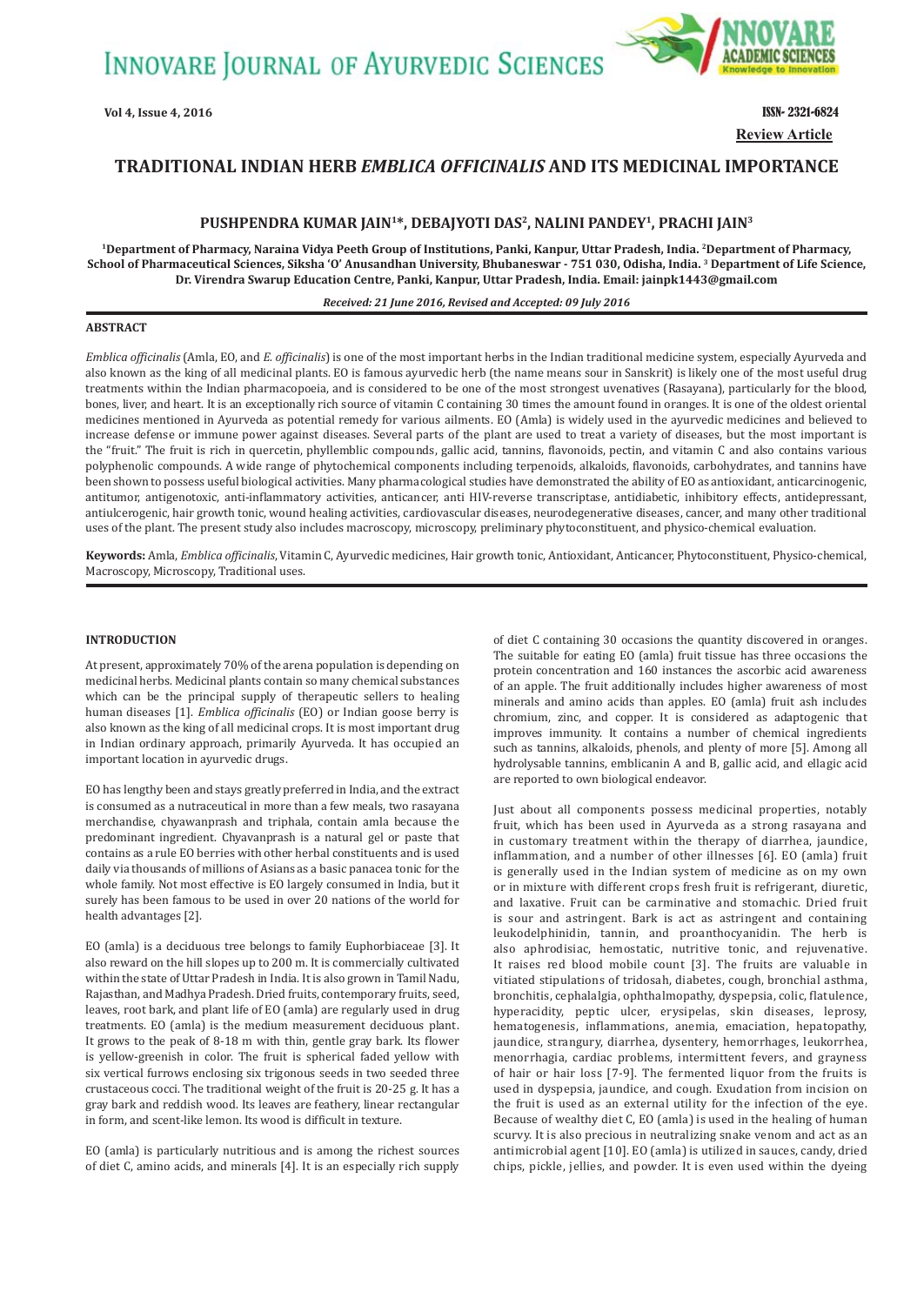industry. It extract is popularly used within the ink. EO (amla) timber is almost always utilized in firework [3].

## **TAXONOMICAL CLASSIFICATION**

- Class: Dicotyledonae
- Division: Angiospermae
- Family: Euphorbiaceae
- Genus: Emblica
- Kingdom: Plantae
- Order: Geraniales
- Species: Officinalis Geartn.
- Synonym: *Phyllanthus emblica* Linn.

## **VERNACULAR NAMES OF EO**

- Assam: Amlaku, amalaki, amalakhu
- Bengali: Dhatri
- Chinese: An mole
- English: Emblic myrobalan, Indian goose berry
- French: Phyllanthe emblica
- German: Amla
- Gujarati: Ambla
- Hindi: Amla
- Italian: Mirabolano emblico
- Kannada: Nellikayi
- Karnataka: Nellikayi, bela nelli
- Kashmir: Aonla
- Malayalam: Nelli kayi
- Malaysian: Popok melaka
- Marathi: Amla
- Orissa: Anala, Ainla
- Punjabi: Aula, Amla
- Sanskrit: Dhatriphala, amla, amaliki, amalakan, sriphalam, vayastha
- Tamil: Nelli
- Telugu: Usirikaya.

# **DISTRIBUTION AND HABITAT**

EO (amla) is observed for the duration of the Deccan, sea-coasts districts, Kashmir and on hill slopes up to 200 m. It is common far and wide tropical and sub-tropical India and likewise observed in Burma. It is abundant within the deciduous forests of Madhya Pradesh. It additionally grows in Pakistan, Sri Lanka, Uzbekistan, Bangladesh, South East Asia, China, and Malaysia [11]. With orchard cultivation, about 200 trees can also be accommodated per acre, and trees endure fruit for up to 65-70 years.

# **PLANT MORPHOLOGICAL DESCRIPTION**

EO (amla) is a small- to medium-sized tree with greenish-gray or red bark, growing to a height of about 8-18 m [12]. Flowering in March to May and fruiting from September to November.

## **Bark**

Thin light gray bark exfoliating in small thin irregular flakes (Fig. 1) [13].

# **Flowers**

Small, inconspicuous, greenish-yellow flowers are borne in compact clusters in the axils of the lower leaves. Male flowers are unisexual and numerous on short, slender pedicels, females few, sub sessile, ovary three celled (Fig. 2) [13].

## **Fruit**

Pale yellow, depressed, fleshy, globose, about 2 cm in diameter with 6 obscure vertical furrows enclosing 6 trigonous seeds in 2 seeded 3 crustaceous cocci (Fig. 3) [13].

#### **Fresh fruit**

It consists of fresh fruit pulp of EO (amla): (a) Macroscopic, (b) microscopic, (c) identity, purity, and strength, and (d) dose (Fig. 3) [14].



**Fig. 1: Bark**



**Fig. 2: Flowers**



**Fig. 3: Fresh fruit**

- a. Macroscopic: Fruit, globose, 2.5-3.5 cm in diameter, fleshy, smooth with six prominent lines, greenish when tender, changing to light yellowish or pinkish when mature, with a few dark specks: Taste, sour, and astringent followed by delicately sweet taste [14]
- b. Microscopic: Transverse portion of mature fruit shows an epicarp such as a single layer of skin and pair of-four layers of hypodermis, epidermal mobile, tabular. In shape, included externally with a thick cuticle and show up in floor view as polygonal, hypodermal cells tangentially elongated, thick-walled, smaller in dimension than epidermal cells, mesocarp varieties bulk of fruit, consisting of skinny-walled parenchymatous cells with intercellular spaces, peripheral 6-9 layers smaller, ovoid or tangentially elongated even as rest of cells better in dimension, isodiametric and radially elongated, a couple of collateral fibrovascular bundles scattered for the period of mesocarp which include xylem and phloem, xylem composed of tracheal factors, fiber tracheids, and xylem fibers,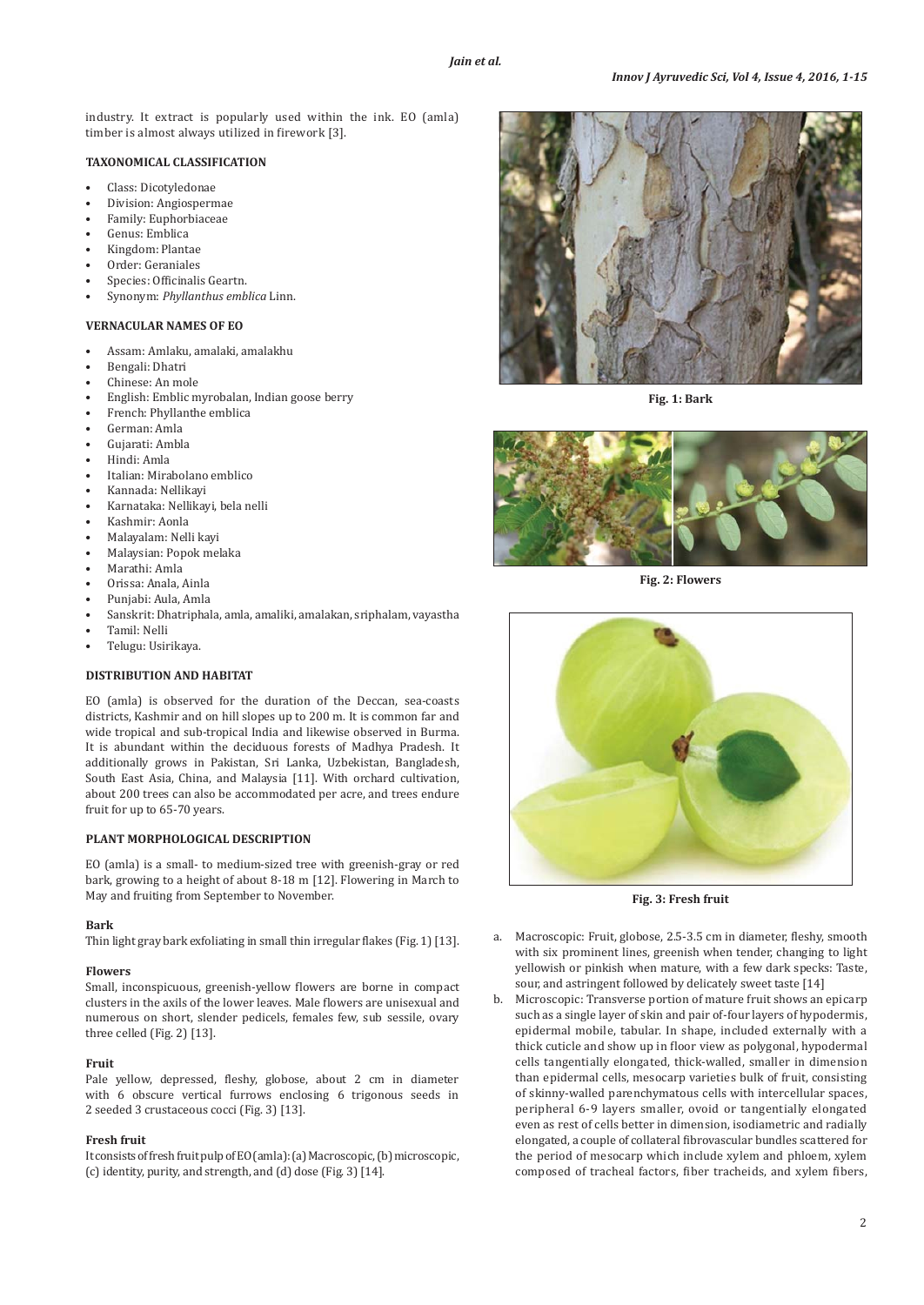tracheal factors show reticulate scalariform and spiral thickenings, xylem fibers elongated with slender lumen and pointed end, mesocarp comprises large aggregates of numerous irregular silica crystals [14].

- c. Identity, purity, and strength [14]:
	- Acid-insoluble ash: Not more than 2%
	- Alcohol-soluble extractive: Not <40%
	- Foreign matter: Not more than 2%
	- Moisture content: Not <80%
	- Total ash: Not more than 7%
	- Water-soluble extractive: Not <50%.
- d. Dose: 20 g of the drug 5-10 ml of fresh juice.

## **Dried fruit**

It consists of pericarp of dried mature fruits of EO (amla): (a) Macroscopic, (b) microscopic, (c) identity, purity, and strength, and (d) dose (Fig. 4) [14].

- a. Macroscopic: Drug contains curled pieces of pericarp of dried fruit taking place both as separated single segment, 1-2 cm lengthy or united as three or four segments, bulk color gray to black, portions displaying, a large, particularly shriveled and wrinkled outside convex surface to moderately concave, transversely wrinkled lateral floor, external surface shows a couple of whitish specks, every so often some portions exhibit a portion of stony testa (which must be removed earlier than processing), texture rough, cartilaginous, tough, style, bitter, and astringent [14]
- b. Microscopic: Transverse portion of fruit indicates epicarp including a single layered epidermis, telephone appearing tabular and polygonal in floor view, cuticle present, mesocarp cells tangentially elongated parenchymatous and crushed, differentiated roughly into peripheral eight or nine layers of tangentially elongated smaller cells, leisure consisting of regularly is diametric larger cells with partitions showing irregular thickenings, ramified vascular factors on occasion present, stone cells present either remoted or in small companies closer to endocarp, pitted vascular fiber, walls appearing serrated due to the pit canals, leading into lumen [14] c. Identity, purity, and strength [14]:
	- - Acid-insoluble ash: Not more than 2.0%
		- Alcohol-soluble extractive: Not <40.0%
		- Foreign matter: Not more than 3.0%
		- Total ash: Not more than 7.0%
	- Water-soluble extractive: Not <50.0%.
- d. Dose: 3-6 g of the drug in powder form.

#### **Powder**

Fine powder shows hexagonal, thick, straight-walled epidermal cells in surface view embedded with small prismatic crystals of silica, isolated or groups of thin-walled pitted stone cells, fragments of thickwalled fibers and sclereids, fragments of pitted vessels, tracheids and parenchyma, crystals of silica and simple oval to spherical starch grains scattered as such or embedded in the parenchymatous cells of the mesocarp, (a) Identity, purity, and strength and (b) dose (Fig. 5) [14]. a. Identity, purity, and strength [14]:

- 
- Acid-insoluble ash: Not more than 2% • Alcohol-soluble extractive: Not <40%
- Foreign matter (including seed and seed coat): Not more than 3%
- Total ash: Not more than 7%
- Water-soluble extractive: Not <50%.
- b. Dose: 3-6 g of the drug in powder form.

# **Leaves**

They are 3 mm wide and 1.25-2 cm long, alternate, bifarious, pinnate, leaflets numerous, alternate, linear-obtuse, entire, petioles are striated, round (Fig. 6) [13].

# **Seeds**

Obovate-triangular, 3 celled, seeds 2 in each cell (Fig. 7) [13].



**Fig. 4: Dried fruit**



**Fig. 5: Powder**



**Fig. 6: Leaves**

#### **ORGANOLEPTIC CHARACTERS OF EO**

Qualitative evaluation based on the sensory profile by observation of color, odor, taste, and consistency was done (Table 1).

## **PHYSICO-CHEMICAL PROPERTIES OF EO (TABLE 2) [14]**

Physicochemical constants were studies in order to evaluate purity parameters of the drug as per pharmacopoeial standard and the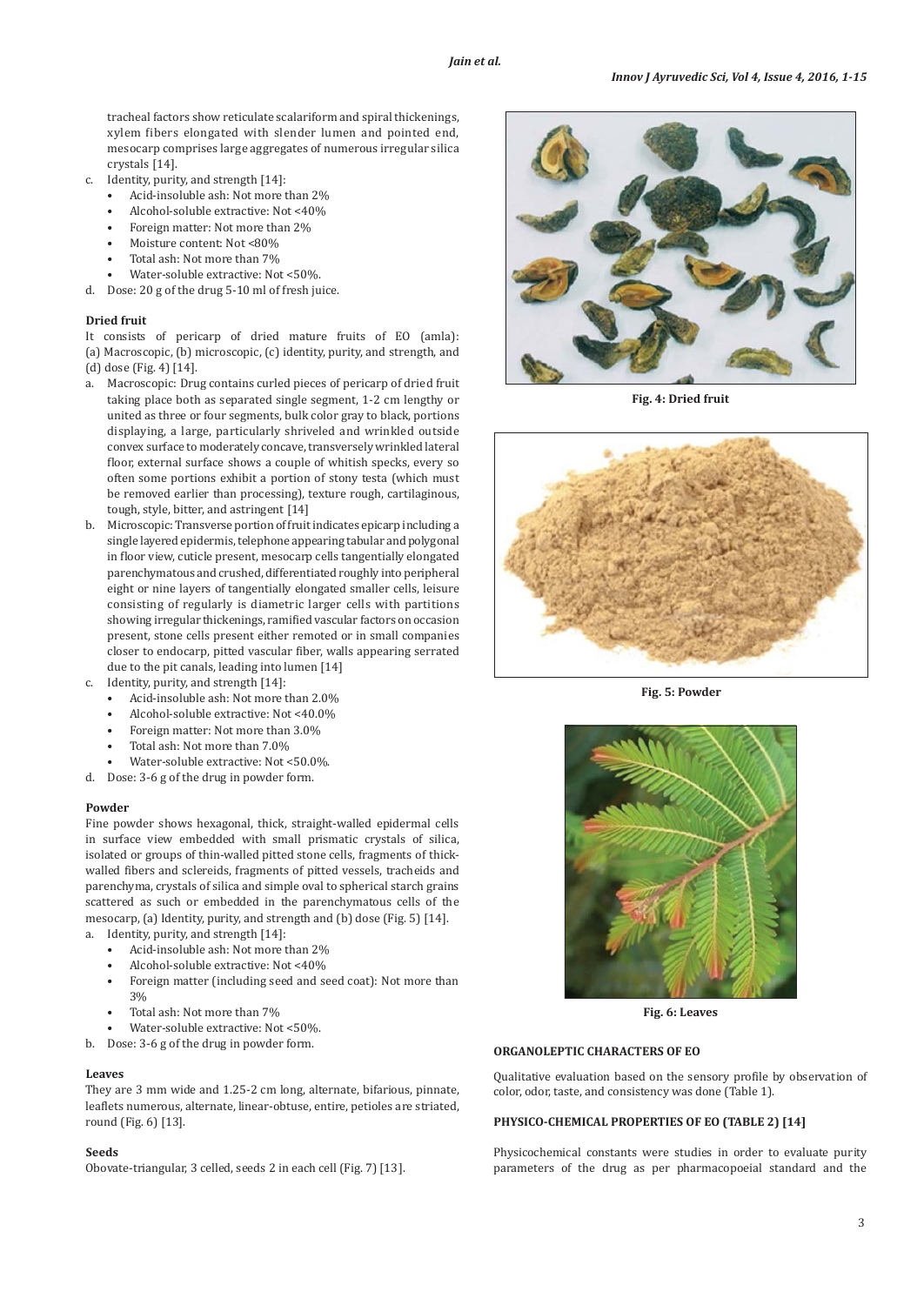percentage of total ash, acid-insoluble ash, water-soluble ash and extractive values (water soluble, alcohol soluble & organic solvent soluble), pH of extracts, powder microscopy and loss on drying (LOD), etc were calculated as per the Indian Pharmacopoeia and Ayruvedic Pharmacopoeia.

## **Inorganic components present in EO**

Prepared ash of the drug material was added with 50% of v/v HCl. The filtrate was then subjected to analyses the inorganic elements (Table 3) [14].

## **Phytoconstituent screening**

Qualitative chemical examination of aqueous extract of EO (AEO) (amla) revealed the presence or absence of various plant constituents (Table 4) [15].

## **Nutritive value**

EO (amla) has been called the first-rate of the ayurvedic rejuvenating herb, considering by way of the usual stability of tastes (sweet, sour, pungent, bitter, and astringent) multifunction fruit and is well identified for its dietary characteristics. EO (amla) fruit is regularly the richest recognized normal source of vitamin C (200-900 mg per a hundred g of safe to eat component). The fruit juice involves close to 30 instances as so much nutrition C as orange juice, and a single fruit is the same as antiscorbutic value to at least one or two oranges. It also involves



**Fig. 7: Seeds**



**Fig. 8: Nutritional value of fruit of** *Emblica officinalis* **(amla) (% or per 100 g)**

minerals and amino acids akin to calcium, phosphorus, iron, niacin, carotene, thiamine, riboflavin, and nicotinic acid (Fig. 8) [16,17].

# **Chemical constituents**

EO (amla) is without doubt one of the most extensively studied plants. The active ingredient that has significant pharmacological motion in EO (amla) is specified through Indian scientist as "Phyllemblin." The fruit is wealthy in quercetin (Fig. 9), phyllemblic compounds, gallic acid (Fig. 9), tannins, flavonoids, pectin, and vitamin C and likewise involves quite a lot of polyphenolic compounds. An extensive variety of phytochemical accessories including terpenoids, alkaloids, flavonoids, and tannins (Table 4) [18].

The fruits, leaves, and bark are wealthy in tannins. Fruits contain 28% of the whole tannins disbursed in the whole plant. The fruit contains two hydrolysable tannins: Emblicanin A and B, (Fig. 9) [19] which have antioxidant houses, one on hydrolysis offers gallic acid, ellagic acid (Fig. 9), and glucose, wherein the opposite offers ellagic acid and glucose, respectively. The fruit additionally involves phyllemblin [20]. Pastime directed fractionation printed the presence of a few phytochemicals such as gallic acid, corilagin, furosin, and geraniin [21]. Flavonoids such as quercetin (Fig. 9) and alkaloids such as phyllantine and phyllantidine (Fig. 9) are located. Along with these, it peculiarly includes amino acids, carbohydrates, and other compounds given in Table 5. Its fruit juice contains the perfect attention of vitamin C (478.56 mg/100 ml). Nutrition or vitamin C phases are more than these in oranges, tangerines, and lemons [22].

Pulpy portion of fruit, after drying found to contain: Gallic acid 1.32%, tannin, gum 13.75%, albumin 13.08%, crude cellulose 17.08%, mineral

**Table 1: Organoleptic characters of EO (Amla)**

| S. No | <b>Parameters</b> | <b>Observations</b> |
|-------|-------------------|---------------------|
|       | Color             | Yellowish green     |
|       | Consistency       | Hard                |
| 3.    | 0dor              | Aromatic            |
|       | Taste             | Sour                |

EO: *Emblica officinalis*

#### **Table 2: Physico-chemical properties of EO (Amla)**

| S. No | <b>Parameters</b>                         | <b>Observations</b>   |
|-------|-------------------------------------------|-----------------------|
| 1.    | Acid-insoluble ash $(w/w \%)$             | 1.90%                 |
| 2.    | Alcohol-soluble extractive (w/w %)        | 15.5%                 |
| 3.    | Disintegration time                       | 39 minutes            |
| 4.    | Hardness test                             | 6.9 kg/m <sup>2</sup> |
| 5.    | Loss on drying at $110^{\circ}$ C (w/w %) | 3.4%                  |
| 6.    | pH of 5% aqueous solution                 | 3.37                  |
| 7.    | Powder microscopic                        | $15 - 20 \mu$         |
| 8.    | Total ash $(w/w \%)$                      | 5.33%                 |
| 9.    | Water-soluble extractive (w/w %)          | 41.30%                |

EO: *Emblica officinalis*

**Table 3: Inorganic components present in EO (Amla)**

| S. No | <b>Parameters</b> | <b>Observations</b> |
|-------|-------------------|---------------------|
| 1.    | Calcium           | $\ddot{}$           |
| 2.    | Carbonate         |                     |
| 3.    | Chloride          | $\ddot{}$           |
| 4.    | Iron              | $\ddot{}$           |
| 5.    | Magnesium         |                     |
| 6.    | Nitrate           |                     |
| 7.    | Potassium         | $\ddot{}$           |
| 8.    | Sodium            | $\ddot{}$           |
| 9.    | Sulfate           |                     |
|       | Zinc              |                     |

+: Present, -: Absent, EO: *Emblica officinalis*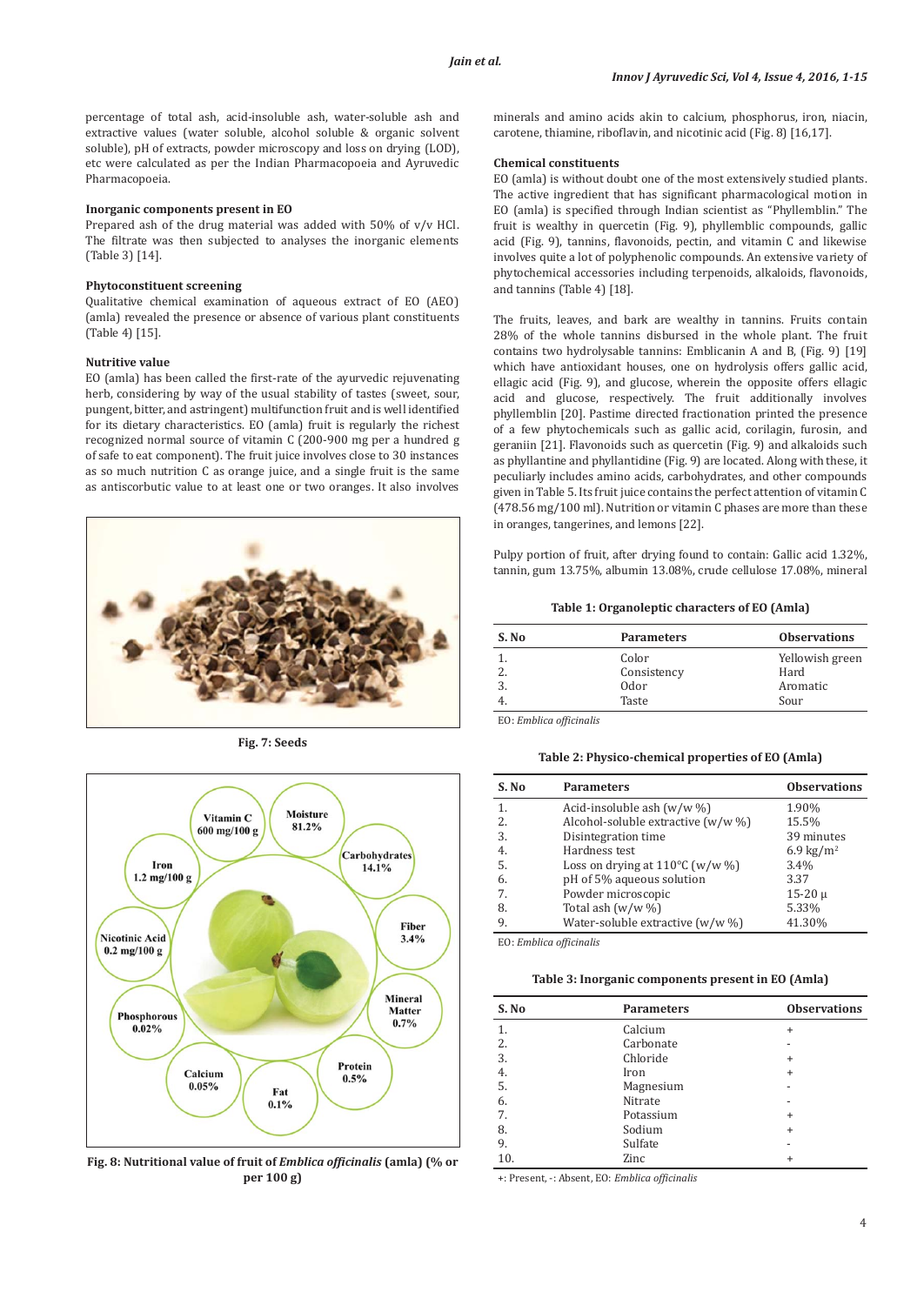

**Fig. 9: Chemical constituents present in** *Emblica officinalis* **(amla)**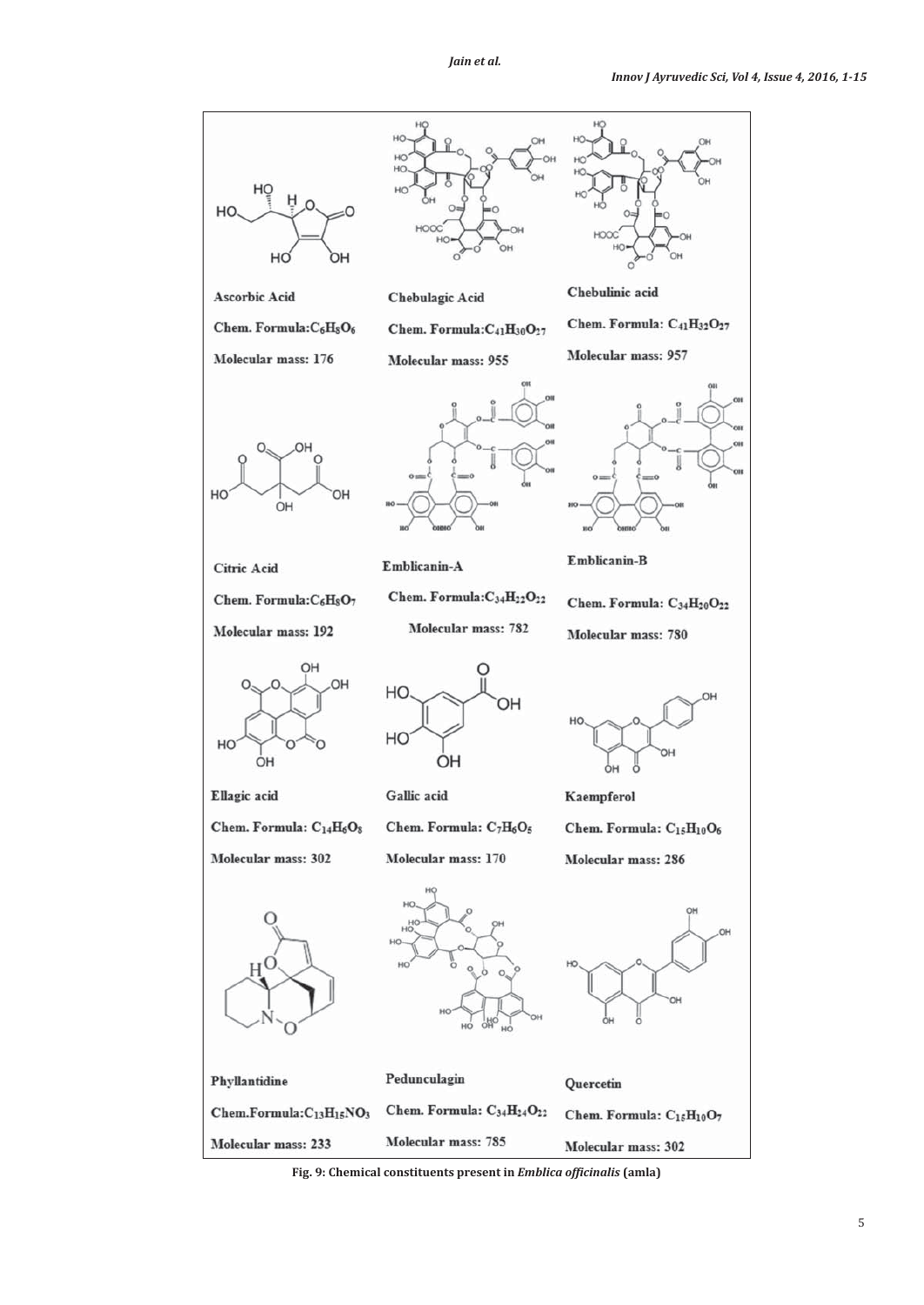matter 4.12%, and moisture 3.83%. EO (amla) fruit ash contains chromium - 2.5 ppm, zinc - 4 ppm, and copper - 3 ppm. Compounds isolated from EO (amla) fruit are gallic acid, ellagic acid, 1-O-galloyl-beta-Dglucose, 3,6-di-O-galloyl-D-glucose, chebulinic acid, quercetin, chebulagic acid (Fig. 9), corilagin, 1,6-di-O-galloyl beta-D-glucose, 3-ethylgallic acid

#### **Table 4: Phytochemical screening of EO (amla)**

|     | S. No Plant constituent Reagent used |                           | <b>Observations</b> |
|-----|--------------------------------------|---------------------------|---------------------|
| 1.  | Alkaloids                            | Hager's reagent           | $^{+}$              |
|     |                                      | Wagner's reagent          | $^{+}$              |
|     |                                      | Mayer's reagent           | $\ddot{}$           |
|     |                                      | Dragendorff's reagent     | $\ddot{}$           |
| 2.  | Amino acids                          | Ninhydrin test            |                     |
| 3.  | Carbohydrates                        | Benedict's reagent        | $\ddot{}$           |
|     |                                      | Fehling solution          | $\ddot{}$           |
|     |                                      | Iodine test               | $\ddot{}$           |
|     |                                      | Legal's test              | $\ddot{}$           |
|     |                                      | Libermann-Burchard's test | $\ddot{}$           |
|     |                                      | Molisch's reagent         | $\ddot{}$           |
| 4.  | Fixed oils and fats                  | Spot test                 |                     |
|     |                                      | Saponification test       |                     |
| 5.  | Flavonoid                            |                           | $^{+}$              |
| 6.  | Glycosides                           | Cardiac glycosides        |                     |
|     |                                      | Coumarin                  |                     |
|     |                                      | Anthraquinone             |                     |
| 7.  | Hexose                               | Seliwanoff's reagent      |                     |
| 8.  | Monosaccharide                       | <b>Barfords</b>           |                     |
| 9.  | Non-reducing<br>sugar                | <b>Benedicts</b>          | $\ddot{}$           |
| 10. | Pentose                              | Bails                     |                     |
| 11. | Phenolic                             |                           | $\ddot{}$           |
| 12. | Polysaccharide                       | Iodine test               |                     |
| 13. | Proteins                             | Millon's reagent          |                     |
|     |                                      | Ninhydrin reagent         |                     |
| 14. | Reducing sugar                       | <b>Benedicts</b>          |                     |
| 15. | Saponins                             | Foam test                 |                     |
| 16. | Steroids                             |                           |                     |
| 17. | Tannins                              | Ferric chloride solution  | $\ddot{}$           |
| 18. | Test for organic                     | Lead acetate solution     | $\ddot{}$           |
|     | acid                                 |                           | $\ddot{}$           |
|     | Citric acid                          |                           |                     |
|     | Oxalic acid                          |                           |                     |
|     | Tartaric acid                        |                           |                     |
| 19. | Test for vitamins                    |                           |                     |
|     | Vitamin A                            |                           |                     |
|     | Vitamin B                            |                           |                     |
|     | Vitamin C                            |                           | $\ddot{}$           |

+: Present, -: Absent, EO: *Emblica officinalis*

(3-ethoxy 4,5-dihydroxybenzoic acid), and isostrictinin (Table 5) [23]. EO (amla) fruit also contains flavonoids, kaempferol-3-O-alpha L-(6'' methyl) rhamnopyranoside, and kaempferol-3-O-alpha L (6''-ethyl) rhamnopyranoside (Fig. 9) [21]. A new acylated glucoside was isolated from the methanolic extract of the leaves of EO (amla). Their structures were named as apigenin7-O-(6"-butyryl-beta)-glucopyranoside, along with four known compounds gallic acid, methyl gallate, 1,2,3,4,6-penta-Ogalloylglucose, and luteolin-4'Oneohesperiodoside [24].

The seeds of EO (amla) include fixed oil, phosphatides, and small wide variety of important oil. The seeds yield a fixed oil (16%) which is brownish-yellow in color. It has the following fatty acids: Linolenic (8.8%), linoleic (44.0%), oleic (28.4%), stearic (2.15%), palmitic (3.0%), and myristic (1.0%) [25]. The leaves contain gallic acid, ellagic acid, chebulagic acid, and chebulinic acid (Fig. 9). Phyllemblic acid, a novel highly oxygenated norbisabolane, was isolated from the roots. The root contains ellagic acid (Fig. 9) and lupeol and bark contain leukodelphinidin [26,27]. Chemical constituents present in various parts of EO (amla) [4,13,28] are proven in Fig. 9 and Table 5.

## **House hold remedies and preparation prepared from EO (amla)** The plant is used in many forms:

Chyavanaprash (CHY)

- Confection
- **Decoction**
- Fixed and essential oil
- Fresh juice
- Fruit paste
- **Infusion**
- Liquor
- Oil
- Paste
- Pickles
- Powder
- Shampoo.

# **TRADITIONAL MEDICINAL USES**

EO (amla) enhances production of red blood cells and strengthens the teeth, hair [7,9,29], and nails, as well as regulating blood sugar. In addition, it is used in bleeding, hemorrhoids, anemia, diabetes, gout, vertigo, obesity, diabetes-all varieties, hyperacidity, eczema, psoriasis, hoarse voice, sore throat, infection, hiccoughs, hepatitis B, non-specific urethritis, sterility, anemia, gingivitis, glaucoma, diarrhea, constipation, active fistula, hair loss [7,8,30], a couple of voice, and eyes. Seeds used for bronchial asthma, bronchitis, and biliousness. Dried fruit is used for hemorrhage, diarrhea, dysentery, for anemia (with iron), Jaundice, and dyspepsia. For acute bacillary dysentery taken as syrup with lemon juice. As triphala just right for laxative, headache, biliousness, dyspepsia, constipation, piles,

| Table 5: Different chemical constituents present in various parts of EO |  |
|-------------------------------------------------------------------------|--|
|-------------------------------------------------------------------------|--|

| Part     | <b>Chemical constituents</b>                                                                                                               |
|----------|--------------------------------------------------------------------------------------------------------------------------------------------|
| Bark     | Leukodelphinidin, lupeol, β-sitosterol, tannins                                                                                            |
| Fruit    | Alanine, arginine, ascorbic acid, aspartic acid, ash, $\beta$ -carotene, boron, calcium, carbohydrates, chebulagic acid, chebulagic acid,  |
|          | chebulic acid, chebulinic acid, chloride, copper, corilagic acid, corilagin, cystine, d-fructose, d-glucose, ellagic acid, emblicol,       |
|          | emblicanin, ethyl gallate, fat, fiber, flavonoids, gallic acid, gallic acid ethyl ester, gibberellina-1, gibberellin-a-3, gibberellin-a-4, |
|          | gibberellin-a-7, gibberellin-a-9, glucogallin, glucose, glutamic acid, glycine, glycosides, histidine, iron, isoleukine, leukine, lysine,  |
|          | magnesium, manganese, methionine, myo-inositol, myristic acid, niacin, nitrogen, pectin, phenylalanine, phosphorus, phyllantidine,         |
|          | phyllantine, phyllemblic acid, phyllemblin, phyllemblinic acid, polysaccharide, potassium, proanthocyanidins, proline, protein,            |
|          | quercetin, riboflavin, rutin, selenium, serine, silica, sodium, starch, sucrose, sulfur, tannin, terchebin, thiamin, threonine, trigalloyl |
|          | glucose, tryptophan, tyrosine, valine, water, zeatin, zeatin nucleotide, zeatin riboside, zinc                                             |
| Leaf     | Amlaic acid, astrogalin, ellagic acid, gallo-tanin, kaempferol, kaempferol-3-o-glucoside, phyllanthin, rutin, tannin                       |
| Pericarp | Ellagic acid, emblicol, gallic acid, phyllemblic acid                                                                                      |
| Root     | Ellagic acid, lupeol                                                                                                                       |
| Seed     | Linoleic acid, linolenic acid, myristic acid, oleic acid, palmitic acid, phosphatides, stearic acid, ß-sitosterol                          |
| Shoot    | Chebulagic acid, β-sitosterol, chibulinic acid, corilagin, ellagic acid, gallic acid, glucogallin, lupeol                                  |

EO: *Emblica officinalis*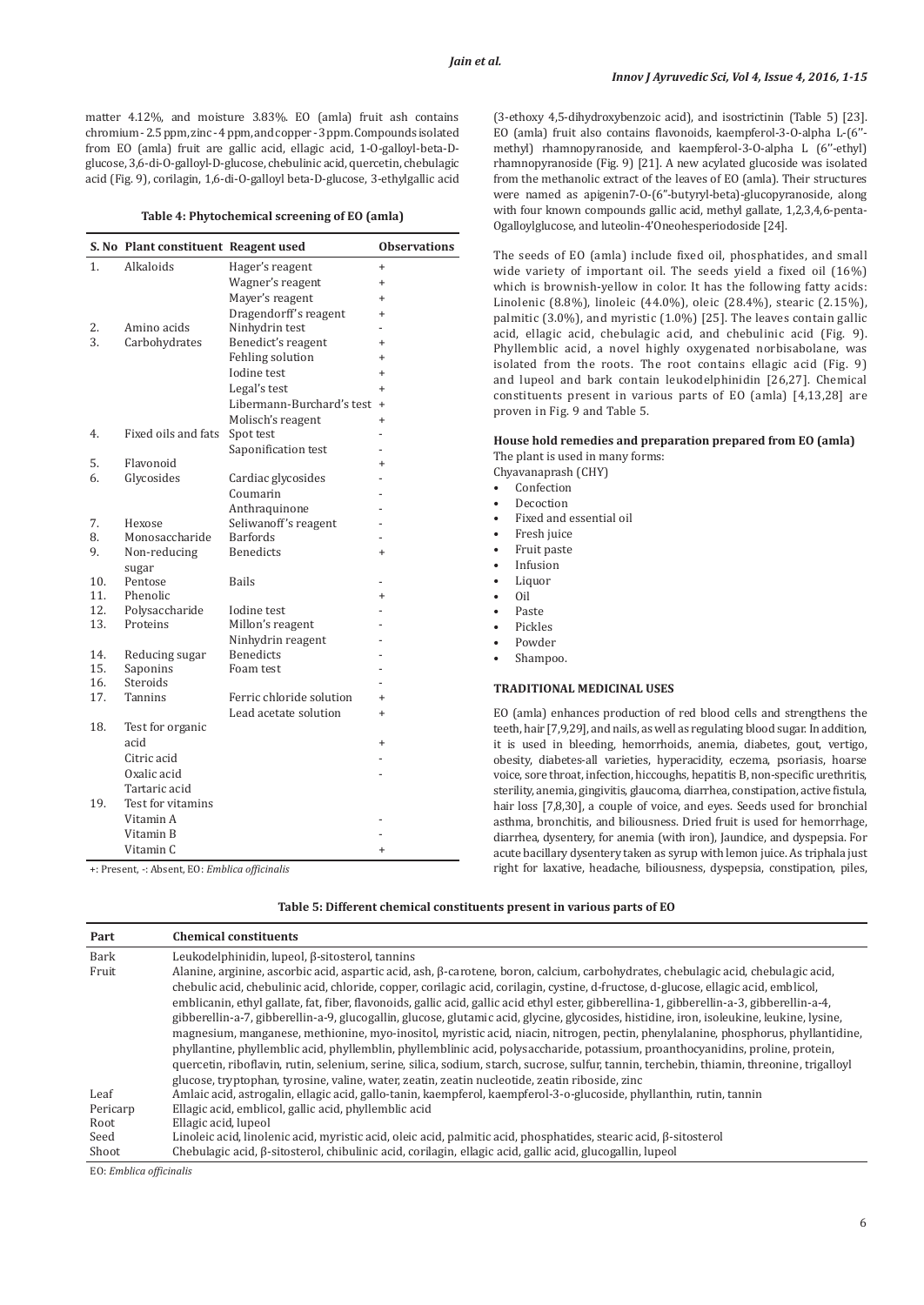enlarged liver, and ascites. Juice of bark mixed with honey and turmeric for gonorrhea gastritis, hepatitis, osteoporosis, constipation, biliousness, weak point of liver and spleen, untimely graying or hair loss [8,31], basic debility, tissue loss, palpitation. Amla is also mentioned to have hepato, cardio, nephrology, and neuroprotective results, antioxidant, antiinflammatory, analgesic, antipyretic, and restorative houses. List of EO (amla) usual purposes [32] is given in Table 6.

## **PHARMACOLOGICAL ACTIVITIES AND CLINICAL ACTIVITIES**

#### **Antioxidant**

A riskless and feasible high-performance liquid chromatography (HPLC) procedure with diode array defection has been developed for the determination of ascorbic acid (Fig. 9). EO fruit is processed with the ayurvedic method. The antioxidant results have additionally been evaluated in assessment to the true stages of nutrition C by way of special antioxidant exams the information bought exhibit that the Emblica fruit involves ascorbic acid (0.4%, w/w) and that the ayurvedic procedure of processing raises the healthy characteristics of the fruit due to a higher antioxidant endeavor and a better content material of ascorbic acid (1.28%, w/w). It has additionally been observed that vitamin C debts for approximately 45-70% of the antioxidant pastime [33].

#### **Anticancer**

Anticancer knowledge of six phenolic compounds remoted from amla fruit using *in vitro* proliferation assay. (3-(4,5-Dimethylthiazol-2-yl)- 2,5-diphenyltetrazolium bromide (MTT) procedure was used to gain knowledge of the consequences of those compounds on splenocyte proliferation and the cytotoxicity to each human breast cancer mobile (MCF-7) and human embryonic lung fibroblast cell (HELF). Isocorilagin exhibited a robust cytotoxicity to HELF telephone with inhibitory concentration 50% of 51% 4 g/mL, whereas geraniin, quercetin, kaempferol, and their glycosides confirmed susceptible cytotoxicity in opposition to HELF cells. EO inhibits the progress and unfold of distinct forms of melanoma such as breast, pancreases, liver, uterus, belly, and malignant ascites. It also reduces the aspect outcome triggered using chemotherapy and radiotherapy, which often used for the healing of cancer [34]. EO even has some medicinal houses, including immune stimulator and antitumor recreation [35]. Polyphenolic compounds of EO motive induction of apoptosis in Dalton's lymphoma ascites (DLA) and CeHa mobile lines. It additionally suggests inhibition of DNA topoisomerase I in saccharomyces cerevisiae, mutant cellphone culture, and the exercise of cell division cycle 25 (CDC25) tyrosine phosphatase [35]. EO may be very invaluable as an element in combo cure of sufferer beneath cyclophosphamid remedy [36]. Kalpaamruthaa (KA) is a modified Siddha education containing EO, *Semecarpus anacardium* (SA), and honey. The accelerated stages of free cholesterol, whole cholesterol, triglycerides (TGs), phospholipids, and free fatty acids or lowered levels of ester low-density lipoprotein (LDL) cholesterol in plasma, kidney, and liver found in cancer suffering animals were reverted again to near usual levels on therapy with KA and SA [37]. Triphala (amla, bellirica myrobalan, and chebulic myrobalan) has been said to exhibit chemo preventive talents. The presence of triphala in the weight loss program had enormously decreased the benzo caused

#### **Table 6: EO (amla) pharmacological and traditional applications**

| Pharmacological effect         | Part used                                                                                            |
|--------------------------------|------------------------------------------------------------------------------------------------------|
| Antibacterial activity         | Fruit, leaves                                                                                        |
| Antifungal activity            | Fruit                                                                                                |
| Antiviral activity             | Fruit                                                                                                |
| Antimicrobial activity         | Fruit, infusion and decoction of leaves, seeds                                                       |
| Anticancer activity            | Fruit, fruit juice, leaves, roots, branches                                                          |
| Antiepileptic                  | Hydro alcoholic extract of EO                                                                        |
| Anti-inflammatory              | EO gel, leaves, fruit                                                                                |
| Antinociceptive                | Fruit                                                                                                |
| Antipyretic                    | Roots, decoction of leaves and seeds, fruit                                                          |
| Antioxidant activity           | Fresh juice, fruits, seeds                                                                           |
| Antiulcerogenic                | Fruit, decoction of leaves, bark of the root                                                         |
| Aperient                       | Fruit, flowers                                                                                       |
| Astringent                     | Root, bark, fruit                                                                                    |
| Antiatherosclerotic            | Fruit, fresh juice                                                                                   |
| Cardioprotective               | Fruit                                                                                                |
| Cytoprotective                 | Fruit                                                                                                |
| Dental problems                | Root, juice of the leaves                                                                            |
| <b>Diabetes</b>                | Fruit, decoction of leaves and seeds, infusion of seeds, EO juice mixed bitter gourd juice           |
| Diarrhea                       | Decoction of fruit, root, infusion of leaves, bark                                                   |
| Dysentery                      | Dried fruit, paste of leaves mixed with honey                                                        |
| Eye care                       | Fresh EO juice or capsules                                                                           |
| Febrifuge                      | Infusion of seeds                                                                                    |
| Gonorrhea                      | Juice of the bark combined with honey and turmeric                                                   |
| Hair growth                    | Dried EO fruit are boiled in coconut oil                                                             |
| Hepatoprotective               | Fruit                                                                                                |
| Hypotensive potential          | Fruit                                                                                                |
| Immunomodulatory               | Fruit                                                                                                |
| Indigestion                    | Leaves with buttermilk                                                                               |
| Jaundice, dyspepsia, and cough | Fruit juice or powder to a glass of warm milk                                                        |
| Lipid lowering                 | Fruit, fresh juice                                                                                   |
| Menstrual problems             | Mixture of EO with honey and saunf or mixing it with squished banana and consuming                   |
| Pruritus                       | Seeds are burnt, powdered and mixed with oil                                                         |
| Respiratory problems           | Fruit, expressed juice of fruit, juice/extract of the fruit mixed with honey and pipli to stop cough |
| Rheumatism                     | Dry fruit powder mixed with jaggery                                                                  |
| Scurvy                         | Powder of the dry herb mixed with equal quantity of sugar, taken with milk                           |
| Scabies and itch               | Seed burnt, powdered and mixed with oil                                                              |
| Skin sores and wound           | Milky juice of leaves, Bark                                                                          |
| Vaginal complaints             | Mixture of fruit juice and sugar                                                                     |
| Vermifuge                      | Juice of fruit with honey                                                                            |
| Vomiting                       | Fruit juice mixed with honey                                                                         |

EO: *Emblica officinalis*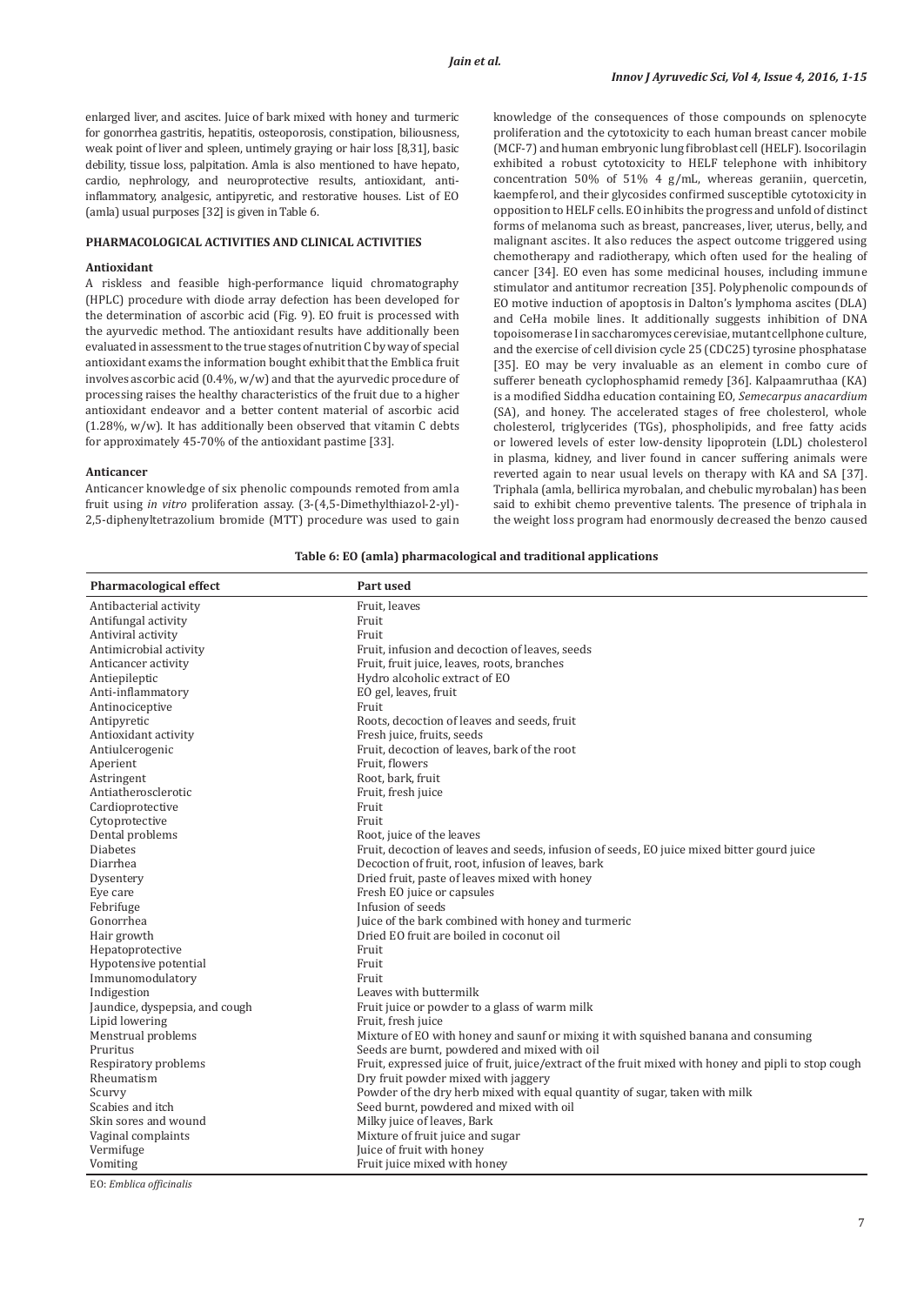fore-belly papillomagenesis in mice. It was once extra amazing in lowering tumor incidences in comparison with its person components. Triphala additionally tremendously elevated the antioxidant status of animals which might have contributed to the chemoprevention [38].

## **Antibacterial**

Investigation is serious about antibacterial capabilities of aqueous infusions and aqueous decoctions of EO (amla) and *Coriandrum sativum* (coriander) against 345 bacterial isolates belonging to six distinctive genera of Gram poor bacterial population isolated from urine specimens by employing well diffusion process. Aqueous infusion and decoction of EO exhibited powerful antibacterial pastime against *Escherichia coli* (270), *Klebsiella pneumoniae* (51), *Klebsiella ozaenae* (3), *Proteus mirabilis* (5), *Pseudomonas aeruginosa* (10), *Salmonella typhi* (1), *Salmonella* Paratyphi A (2), *Salmonella* Paratyphi B (1), and *Serratia marcescens* (2), however, did not show any antibacterial activity in opposition to Gram poor urinary pathogens [39].

#### **Antifungal**

Antifungal property of EO used to be reported in opposition to *Aspergillus* [40]. Fruit ethanol and acetone extracts confirmed average pastime toward *Fusarium equiseti* and *Candida albicans* where griseofulvin was once used as ordinary antibiotic [41]. Plant methanolic extract of EO did not exhibit antifungal pastime against phytopathogenic fungi *Aspergillus niger* F2723 [42].

## **Antiviral**

Antiviral and endocrine results, exercise on mammalian enzymes, ability to modulate immune and inflammatory cellphone operate, affect delicate muscle groups and have also effects on lipid peroxidation and oxyradical construction. Pentagalloylglucose can inhibit influenza a virulent disease replication with a twin mode of motion assessed by way of WST-1 assay, plaque-forming unit assay, time of addition assay, and hemagglutination inhibition assay [43].

## **Antidiabetic**

Methanolic extract (75%) of *Terminalia chebula*, *Terminalia belerica*, EO, and their combo named "Triphala" (equal share of above three plant extracts) are being used greatly in Indian approach of remedy. They were located to inhibit lipid peroxide (LPO) formation and to scavenge hydroxyl and superoxide radicals *in vitro*. The concentration of plant extracts that inhibited 50% of lipid peroxidation precipitated with Fe (2+)/ascorbate have been food to be 85.5, 27, 74, and 69 μg/ml, respectively. The concentration wanted for the inhibition of hydroxyl radical scavenging have been 165, 71, 155.5, and 151 μg/ml and that for superoxide scavenging pastime were located to be 20.5, 40.6, 6.5, and 12.5 μg/ml, respectively. Oral administration of the extracts (100 mg/kg body weight) diminished the blood sugar stage in common and in alloxan (120 mg/kg) diabetic rats tremendously inside 4 hrs. Persisted, day-to-day administration of the drug produced a sustained influence [44].

#### **Antidepressant**

The antidepressant undertaking of aqueous extract of fruits of EO in inbred grown up male Swiss Albino mice weighing 25-30 g. The experiment was applied using forced swim experiment and tail suspension scan. The outcomes of this test confirmed the antidepressant recreation of EO as comparable to the of usual antidepressant drug imipramine [45].

## **Anti-inflammatory**

EO extracts on carrageenan and dextran-brought on rat hind paw edema. Anti-inflammatory exercise was determined within the water fraction of methanol extract of the plant leaves. The effects of the same fraction had been proven on the synthesis of mediators of infection such as leukotriene B4 (LTB4), platelet-activating component, and thromboxane B2 and on LTB4 and N-formyl-L-methionyl-L-leucyl-L-phenylalanine -prompted migration of human polymorph nuclear leukocytes (PMNs) in-inhibited migration of human PMNs in slightly low concentrations. It did not inhibit LTB4 or PAP human platelets throughout dotting, suggesting that the mechanism of the antiinflammatory motion found in the rat paw model does now not involve inhibition of the synthesis of the measured lipid mediators [46].

#### **Antimicrobial**

The antimicrobial hobbies of amla extract had been investigated via Mayachiew and Devasahtin (2008) through two special ways (disc diffusion and agar dilution methods) in opposition to *Staphylococcus aureus*. The minimum inhibitory awareness price of amla used to be observed to be 13.97 mg/mL and the minimum biocidal awareness value used to be 13.97 mg/m. However, the word useful advancement made in microbiology in addition to manage of microorganisms, intermittent occurrences of epidemics as a result of drug resistant microorganisms and earlier unknown disease-inflicting microbes pose a colossal hazard to public well-being. These hostile health tendencies demand a universal initiative for the development of novel tactics for the prevention and healing of infectious sickness. For over 100 years, chemicals isolated from medicinal plants have served as the items for a lot of clinically confirmed medicinal drugs and are now being reassessed as antimicrobial sellers. The reasons for this revival include a cut back in the new antibacterial drugs in the pharmaceutical pipeline, a proliferation in antimicrobial resistance, and the necessity of therapies for brand new evolving pathogens. Factually, thousands of plant species have been tried against hundreds of bacterial traces *in vitro* and plenty of medicinal plants are lively toward an extensive range of Gram-positive as good as Gram-terrible bacteria [47].

## **Antiaging**

The effects of EO on the lipid metabolism and protein expression involved in oxidative stress for the duration of the getting old approach sunamla or ethyl acetate (Et Ac) extract of amla, a polyphenol-wealthy fraction, was administered at a dose of 40 or 10 mg/kg physique weight per days for 100 days to younger rats aged 2 months and aged rats aged 10 months. The lipid levels, corresponding to cholesterol and TGs, in serum and liver had been markedly extended in aged manage rats, and at the same time, they had been enormously decreased by way of the administration of EO (amla). The peroxisome proliferatoractivated receptor alpha (PPARalpha) is famous to control the transcription of genes involved in lipid and cholesterol metabolism. The PPARalpha protein stage in liver was reduced in aged manage rats. Nonetheless, the oral administration of amla vastly accelerated the hepatic PPARalpha protein degree. In addition, oral administration of amla drastically inhibited the serum and hepatic mitochondrial thiobarbituric acid (TBA)-reactive substance levels in aged rats. In addition, the elevated expression stage of bax used to be drastically reduced after the oral administration of EO (amla) while the level of bcl-2 ended in a massive broaden. In addition, the expressions of hepatic nuclear factor (NF)-kappa B, inducible NO synthase (iNOS) and cyclo-oxygenase-2 (COX-2) protein levels have been also elevated with aging. Nonetheless, EO (amla) extract decreased the iNOS and COX-2 expression phases through inhibiting NF-kappa B activation in aged rats. These results point out that EO (amla) could preclude age-related hyperlipidemia via attenuating oxidative stress within the growing older system [48].

#### **Antiatherogenic effects**

Oxidized-LDL (ox-LDL) is the main etiologic factor in atherogenesis and antioxidants are accepted as the effective treatment of atherosclerosis. The aim of this study was to clarify whether the mechanism of the antiatherogenic effects of the herb EO (amla), which is widely used to treat atherosclerosis-related diseases, is associated with ox-LDL via its compounds of soluble tannin, corilagin (beta-1-0-galloyl-3.6- (R)-hexahydroxydiphenoyl-d-glucose), and its analog Dgg16 (1,6-di-O-galloyl-bela-d-glucose). Human umbilical vein endothelial cells, ECV-304 were incubated with ox-LDL (SO mg/L), treated with corilagin or Dgg16 at different doses (0.0001-0.1 mmol/L), and then incubated with monocytes malondialdehyde (MDA) in the culture media was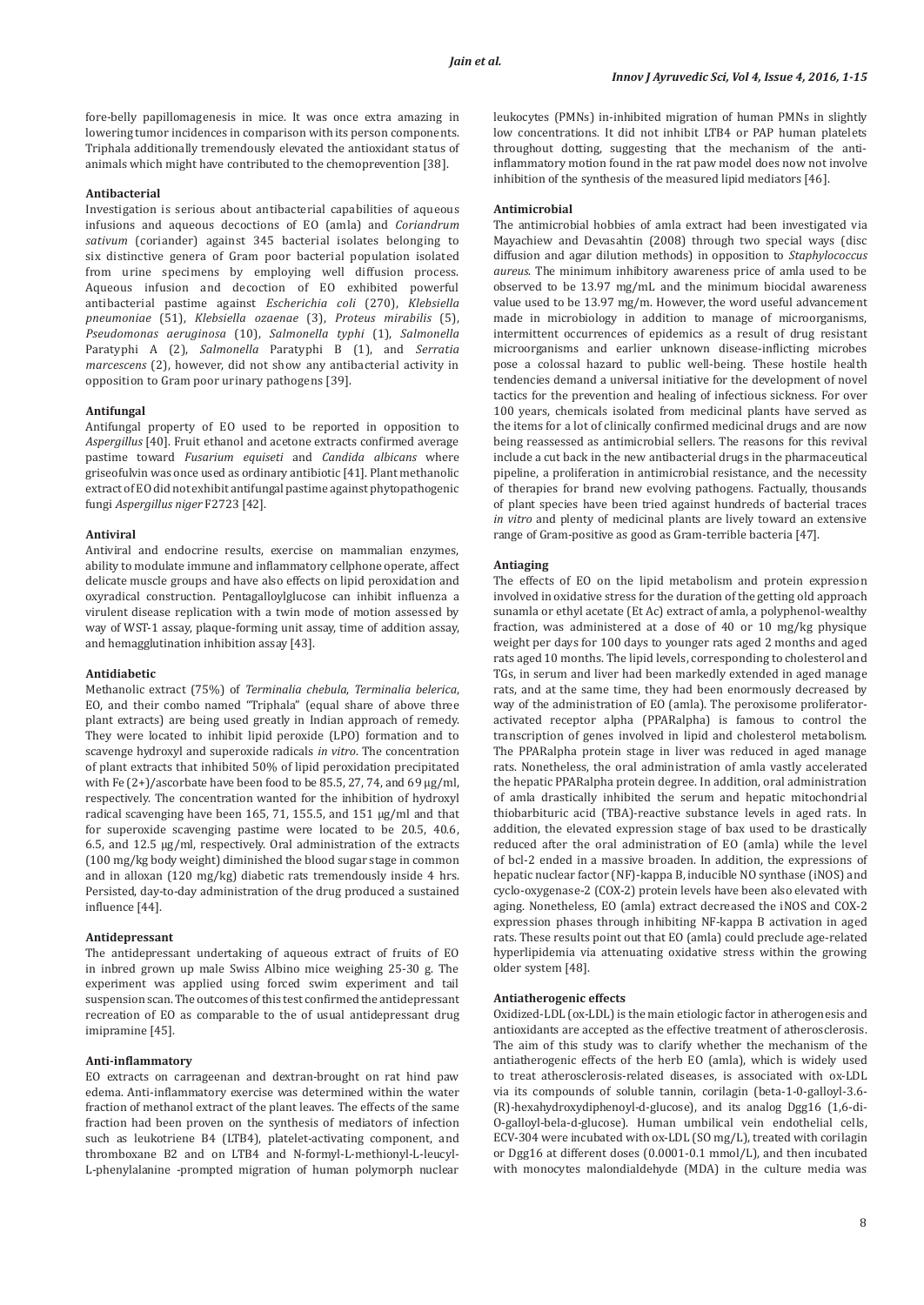determined and the number of monocytes adhering to ECV-304 cells was counted with cytometry. In another experiment, the rat vascular smooth muscular cells (VSMC) were incubated in media with or without ox-LDL (50 mg/L), and with corilagin or Dgg16 also at different doses (0.0001-0.1 mol/L), the proliferation of which was assayed with MTT. The results showed that both corilagin and Dgg16 were able to decrease MDA, prevented ECV-304 cells from being adhering to by monocytes, and inhibited VSMC proliferation activated by ox-LDL. The results suggest that the two compounds are effective in inhibiting the progress of atherosclerosis by alleviating oxidation Injury or by inhibiting ox-LDL-induced VSMC proliferation, which may be promising mechanisms for treating atherosclerosis [49].

## **Antitumor activity**

AEO (amla) used to be observed to be cytotoxic to L 929 cells in culture in a dose elegant method. Concentration needed for 50% inhibition was located to be 16.5 μg/ml. EO (amla) and CHY (a nonpoisonous natural training containing 50% EO (amla)) extracts were observed to diminish ascites and stable tumors in mice triggered with the aid of DLA cells. Animals handled with 1.25 g/kg between of EO (amla) extract increased existence span of tumor bearing animals (20%) even as animals dealt with 2.5 g/kg between of CHY produced 60.9% increased within the existence span. Each EO (amla) and CHY tremendously decreased the stable tumors. Tumor quantity of manage animals on the  $30<sup>th</sup>$  day was once 4.6 ml, whereas animals handled with 1.25 g/kg between of EO (amla) extract and a 2.5 g/kg between of CHY confirmed a tumor quantity of 1.75 and 0.75 ml. Respectively EO (amla) extract was once found to inhibit mobile phone cycle regulating enzymes CDC25 phosphatase in a dose dependent method. Attention wanted for 50% inhibition of CDC25 phosphatase was found to be 5 μg/ml and that needed for inhibition of CDC2 kinase used to be found to be >100 μg/ml. The results propose that antitumor exercise of EO (amla) extract could in part be as a result of its interplay with mobile phone cycle regulation [35].

## **Antitussive activity**

The antitussive undertaking of EO Gaertn. was verified in mindful cats via mechanical stimulation of the laryngopharyngeal and tracheobronchial mucous areas of airways. The outcome confirmed that at a dose of 50 mg/kg body wt. per orally, the cough suppressive outcomes of EO isn't unambiguous. A better dose (200 mg/kg physique wt.) of this substance per orally was more powerful, notably in decreasing the quantity of cough efforts (NE), frequency of cough (NE/min(−1)), and the intensity of cough attacks in inspirium (IA+) and expirium (1A−) was once more stated. These outcomes showed that the cough suppressive exercise of EO is dose based and also proven that the antitussive activity of EO is much less strong than shown using the classical narcotic antitussive drug codeine, however, extra amazing than the non-narcotic antitussive agent dropropizine. It is supposed that the antitussive endeavor of the dry extract of EO is due now not best to antiphlogistic, antispasmolytic, and antioxidant efficacy effects, but in addition to, its result on mucus secretion in the airways [50].

#### **Antiproliferative activity**

A total of 18 most important compounds, together with 4 norsesquiterpenoids (1-4) and 14 phenolic compounds (5-18) remoted beforehand from *P. emblica*, in conjunction with a foremost constituent, proanthocyanidin polymers (19) toward MK-1 (human gastric adenocarcinoma), HeLa (human uterine carcinoma), and B16F10 (murine melanoma) cells utilizing an MTT system. All of the phenolic compounds including the principal 5-8 from the fruit juice, 8, 9, and 12 from the branches and leaves, and 19 from the roots confirmed more desirable inhibition in opposition to B16F10 cell growth than against HeLa and MK-1 phone progress. Norsesquiterpenoid glycosides three and 4 from the roots exhibited colossal antiproliferative events, despite the fact that their aglycon 1 and monoglucoside 2 showed no inhibitory endeavor in opposition to these tumor cells [51].

## **Antimetastatic activity**

Five rasayanas and one of the most materials EO were studied for their antimetastatic undertaking making use of B16F-10 melanoma cells in C57BL/6 mice. Simultaneous oral administration (50 mg/ animal/dose) of Brahma Rasayana (BR) and Aswagandha Rasayana (AR) tremendously reduced the lung tumor nodule formation by way of seventy 0.23% (p<0.001) and 55.6% (p<0.001), respectively. Similarly, the lung collagen hydroxyproline content and the serum sialic acid phases have been additionally low in BR dealt with (4.8±0.97 ug/m protein. 35.6±2.6 ug/ml serum) and AR handled animals (6.15±0.5 ug/mg protein; 56.3±8.7 ug/ml serum) in comparison with the untreated controls (10.43±0.7 ug/mg protein; 151.3±9.5 ug/ml serum) Narasimha Rasayana (NR), Amnthaprasam. Chyavanaprasam (CP) and Emblica extract EO administration had no tremendous outcome in the discount of lung nodule formation and lung hydroxyproline and serum sialic acid contents which was just like that of untreated controls. Lifestyles span of BR, AR and NR treated animals was once located to be enormously expanded. These outcome points out that BR and AR possess antimetastatic exercise in opposition to melanoma cells [52].

## **Antipyretic and analgesic activity**

The study was designed to examine the antipyretic and analgesic exercise of ethanol EO (EEO) and AEO extracts of EO fruits in a number of experimental units. A single oral dose of EEO and AEO (500 mg/ kg, i.p.) confirmed huge reduction in brewer's yeast precipitated hyperthermia in rats. EEO and AEO also elicited pronounced inhibitory effect on acetic acid-prompted writhing response in mice in the analgesic test. Both EEO and AEO did not show any giant analgesic pastime in the tail-immersion scan. These findings advocate that extracts of EO fruits possessed potent antipyretic and analgesic activity. Preliminary phytochemical screening of the extracts showed the presence of alkaloids, tannins, phenolic compounds, carbohydrates, and amino acids, which could also be responsible for antipyretic and analgesic activities [53].

#### **Antisnake venom activity**

The methanolic root extracts of *Vitex negundo* Linn., and EO Gaertn had been explored for the first time for antisnake venom activity. The plant (*V. negundo* and EO) extracts tremendously antagonized the *Vipera russellii* and *Naja kaouthia* venom caused lethal exercise each in *in vitro* and *in vivo* reviews. *V. russellii* venom-caused hemorrhage, coagulant, tibrinogen, and inflammatory undertaking was greatly neutralized via each plant extracts. No precipitating bands had been located between the plant extract and snake venom. The above observations confirmed that the plant extracts possess robust snake venom neutralizing ability and want extra investigation [54].

#### **Ameliorating effects**

The ethanolic extract from the fruits of EO Gaertn was investigated to evaluate its viable ameliorating results, on the L-thyraxine (L-T4) precipitated hyperthyroidism and on hepatic lipid peroxidation in mice. While an develop in serum T3 (triiodothyronine) and T4 (thyroxine) concentrations, and in a thyroid dependent parameter, hepatic glucose 6-phospatase (glu-6-pase) pastime was once observed in L-T4 (0.5 mg/kg/day) treated animals, simultaneous oral administration of the plant extract at a dose of 250 mg/kg/ day (p.o.) for 30 days. In hyperthyroid, mice lowered T3 and T4 concentrations via 64% and 70%, respectively, as compared to a usual antithyroid drug, propyl thiouradl that reduced the phases of the thyroid hormones by 59 and 40%, respectively. The plant extract also maintained almost typical value of glu-6-pase exercise in hyperthyroid mice. The plant extract also decreased hepatic LPO and accelerated the superoxide dismutase (SOD) and catalase (CAT) events in hyperthyroid mice, exhibiting its hepatoprotective nature. The findings advocate that the experiment material could potentially ameliorate the hyperthyroidism with one more hepatoprotective advantage [55].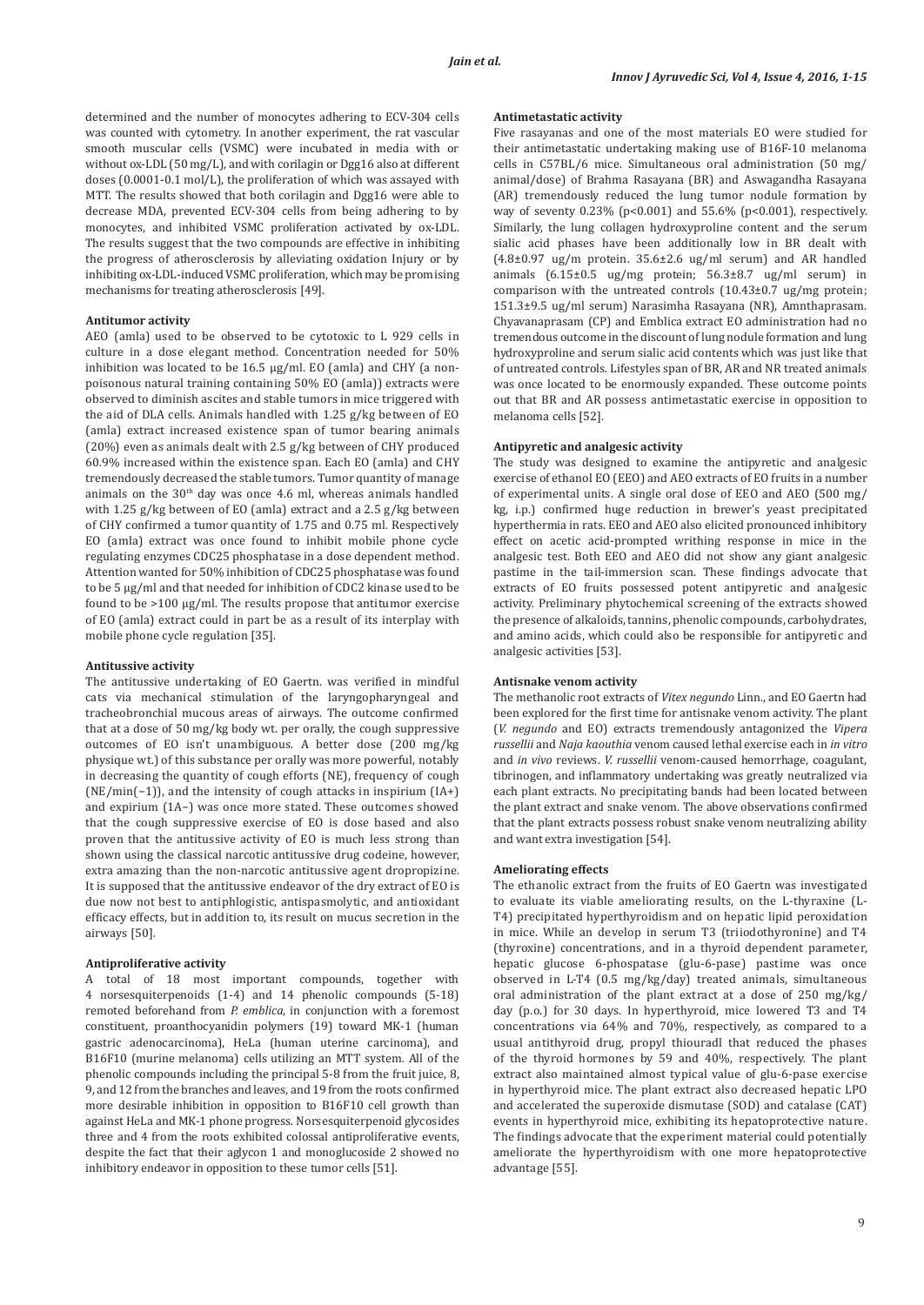#### **Boils and spots**

The pericarp of the fruit is in general utilized in decoctions along with different parts and also applied externally on boils with cow ghee to advertise suppuration [56].

## **Body coolant**

Despite the fact that amla-berry is excellent for all doshas and seasons, it is particularly effective in the hot season to chill pitta dosha. It is a specifically good rasayana for humans with pitta and vata physique varieties. In Tibetan medication, the fruit were described as having a bitter style with cooling potency [57].

## **Chemopreventive activity**

Chemoprevention with meals photochemical is presently regarded as some of the important procedures for melanoma manipulate. EO indigenous to India is valued for its unique tannins and flavonoids, which include very robust antioxidant properties. The inhibition of tumor incidences with the aid of fruit extract of this plant has been evaluated on two-stage procedure of dermis carcinogenesis in Swiss albino mice, brought on by a single application of 7, 12-dimethyabenz, (a) Anthracene (a 100 μg/a 100 μl acetone), and 2 weeks later, promoted with the aid of repeated utility of croton oil (1% in acetone/thrice every week) until the tip of the test (16 weeks). The tumor incidence, tumor yield, tumor burden, and cumulative quantity of papillomas had been determined to be higher in the control (without EO healing) as compared to experimental animals (EO). The diversities in the values of the outcome of experimental businesses had been statistically analyzed and determined to be large in comparison to the manipulate group (p<0.05) The present gain knowledge of demonstrates the chemo preventive talents of EO fruit extract on 7,12-dimethylbenz(a) anthracene (DMBA) caused epidermis tumor genesis in Swiss albino mice [58].

## **Chelating agent**

Photo aging of the skin is a complex biologic process affecting various layers of the skin with major changes seen in the connective tissue within the dermis. EO was shown to reduce ultra violet-induced erythema and had excellent free-radical quenching ability, chelating ability to iron and copper as well as matrix metalloproteinase (MMP-1) and MMP-3 inhibitory activity [59].

#### **Cardioprotective**

An emblicanin-A (37%) and B (33%) enriched fraction of recent juice of Emblica fruits (EOT) used to be investigated for antioxidant undertaking against ischemia-reperfusion (ischemia-reperfusion injury [IRI])-prompted oxidative stress in rat heart vitamin E (VE) was used as the usual antioxidant agent IRI used to be caused in remoted rat heart through perfusing it with modified Kreb-Henseleit's resolution for five min, adopted via a period of ischemia (stoppage of perfusion) for 10 minutes after which restoring the perfusion (reperfusion) for 15 minutes. IRI prompted a gigantic cut back within the routine of cardiac SOD, CAT, and glutathione (GSH) peroxidase (GPx), with a concomitant expand in lipid peroxidation These IRI-induced effects were avoided via the administration of EOT (50 and 100 mg/kg body wt.) and VE (200 mg/kg body wt.) given orally twice day-to-day for 14 days before the sacrifice of the animals and initiation of the perfusion experiments. The study confirms the antioxidant influence of EO and suggests that the fruits of the plant may have a cardioprotective result [60].

## **Constipation**

Constipation reasons infrequent stool, anal, and peripheral agony and abdominal discomfort. This power straining for the duration of the defecation results in bleeding piles (hemorrhoids). Amla being rich in fibers regulates the bowel action and continues constipation at bay. Juice of amla interested in 250 mg of giloy extract supplies an potent remedy for hemorrhoids. The fruit is every now and then pickled or preserved in sugar. When dry it is stated to be gently laxative, according to some sources the recent fruit is also laxative. The fresh ripe fruits are used greatly in India as a laxative, one or two fruits being adequate for a dose [61].

#### **Diarrhea**

It is used medicinally for the therapy of diarrhea. As a fruit decoction, it is combined with bitter milk and given by means of the natives in cases of dysentery. The bark partakes of the astringency of the fruit. A decoction and evaporation of the foundation resolution produces an astringent extract equal to catechu. An infusion of the leaves with fenugreek seed is given for persistent diarrhea [56].

### **Degradation kinetics**

The kinetics of ascorbic acid degradation in EO (amla) as good as in pure ascorbic acid solutions at initial concentrations reward in EO (amla) over a temperature range of 50-120°C (regular-state temperature) has been studied. The ascorbic acid degradation followed first-order response kinetics where the fee regular multiplied with broaden in temperature. The temperature dependence of deterioration used to be thoroughly modeled through the Arrhenius equation. The activation energies have been observed to be 4.09 kcal/mole for amla and 4.49 kcal/mole for pure vitamin. The degradation kinetics of ascorbic acid used to be also evaluated in usual open pan cooking, strain-cooking, and a newly developed and patented gasoline-efficient EcoCooker (unsteady state heating method). A mathematical model was developed utilizing the consistent-stale kinetic parameters obtained to foretell the losses of ascorbic acid from the time-temperature knowledge of the unsteady state heating processing system. The outcome bought indicates the ascorbic acid degradation is of an equivalent order of magnitude in the entire approaches of cooking [62].

### **Dental problems**

The roots of EO (10 g) are floor and taken twice day-to-day for 1 day most effective after taking food. However, the leaves of EO are squeezed and the juice extracted. This juice is put in the ear (a few drops) to find relief from toothache. A final replacement is to grind the node of an EO and blend it with water. After full of life stirring, it is filtered by way of a cloth. This water is put drop with the aid of drop in the right ear if the tooth on the left hand face is in agony and vice versa. The remedy is continuing for 3 days [58].

### **Fevers**

Malays use a decoction of its leaves to deal with fever. The fresh fruit is refrigerant. The seeds are given internally as a cooling relief in bilious affections and nausea, and in infusion make an excellent drink in fevers. The plants are employed via the Hindoo medical professionals for his or her supposed refrigerant and aperient features. Most often after a fever there is a loss of style and a decoction of the emblic seed, dried grapes, and sugar is used for gargling. A decoction of the emblic seed, chitrak root (*Plumbago zeylanica* or Leadwort), chebulic myrobalan, and pipli (*Piper longum*) is given in fevers and there's also a compound powder composed of equal elements of the emblic seed (EO), chitrak root, chebulic myrobalan, pipli, and saindhava (rock salt) which may also be used [63].

## **Food absorption**

The general use of EO (amla) can enhance digestion, absorption, and assimilation of meals. Persons taking it become aware of that they enjoy the style of food higher. It enhances all 13 digestive fires (agni). However, it works more slowly and gently than ginger or different digestionenhancing herbs, so it may be taken by way of individuals with quite a few pitta without fear of creating extra belly acid. Furthermore, it improves assimilation of iron for healthy blood [61].

### **Gastroprotective effects**

An EEO (amla) used to be examined for its antisecrotory and antiulcer pursuits using specific experimental units in rats, together with pylorus ligation. Shay rats, indomethacin, hypothermic restraint stress-induced gastric ulcer and necrotizing dealers (80% ethanol 0.2 M NaOH and 25% NaCl). Oral administration of amla extract at doses 250 mg/kg and 500 mg/kg vastly inhibited the progress of gastric lesions in all experiment items used. It also brought on gigantic cut down of the pyloric-ligation brought about basal gastric secretion, titratable acidity,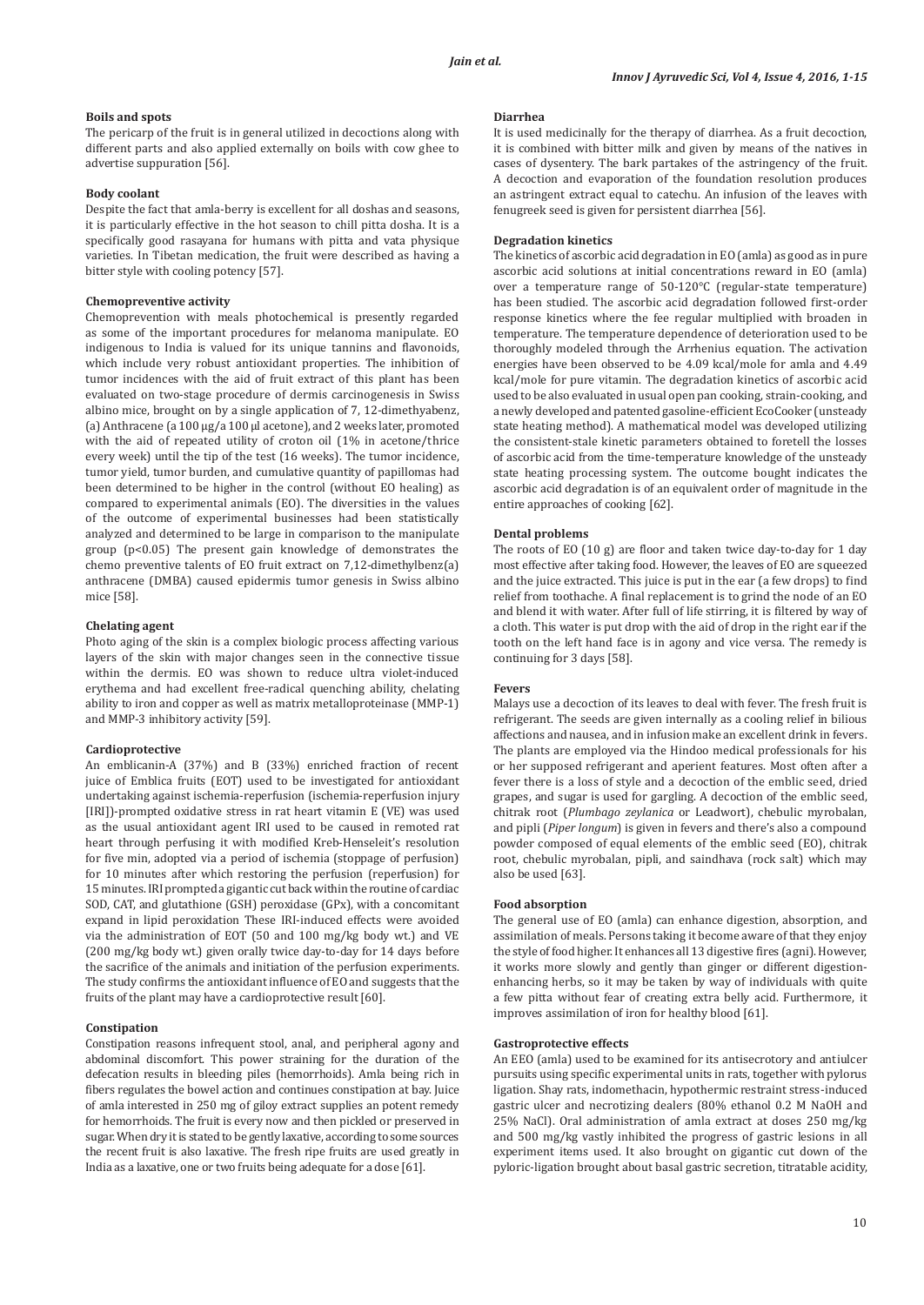and gastric mucosal injury. Besides, amla extract supplied defense against ethanol-triggered depletion of stomach wall mucus and reduction in non-protein sulfhydryl concentration. Histopathological analyses are in excellent agreement with pharmacological and biochemical findings. The outcome point out that amla extract possesses antisecretory, antiulcer and cytoprotective properties [64].

## **Hair growth promoting activity**

EO (amla) act as normal and world's oldest hair conditioner and provide excellent nourishment and in addition support in normalizing the blood deliver. EO (amla) is wealthy in nutrition C, tannins, and minerals similar to phosphorus, iron, and calcium, which presents diet to hair and likewise explanations darkening of hair [7,8]. A fixed oil is acquired from the berries that are used to reinforce and promote the development of hair [8]. The dried fruits have a good result on hair hygiene and have lengthy been respected as an ingredient of shampoo and hair oil [29]. Indian gooseberry is a permitted hair tonic in natural recipes for enriching hair growth and in addition pigmentation. A fixed oil bought from the berries strengthens and promotes the growth of hair. The fruit, reduce into pieces, is dried, preferably in color after which boiled in coconut oil, the resulting oil is claimed to be fine for stopping hair graying, a basic sign of excess pitta dosha. The water where dried amla portions are soaked overnight act as detergent, so it is an active ingredient of shampoo and likewise utilized in hair oil which offers nourishing to the hair [30].

Natural hair oil formulated from EO (amla), *Bacopa monnieri,* and *Cyperus rotundus* alcoholic extract or as an entire drug. The hair oil used to be prepared individually and in a various awareness of all three herbs and a blend of the entire three herbs in constant proportion utilizing coconut oil as base [9]. The formulated oil in various attentions was evaluated bodily, chemical, and hair progress homes of formulated oil using applying it topically on shaved skin of albino rats. Fundamental dermis infection test and hair size test were carried out, and the hair growth was in comparison with typical minoxidil 2% ethanolic resolution making use of healthful albino rats. It used to be found that hair oil method confirmed the pleasant outcome among the many other systems evaluated using displaying an enlargement of follicular dimension and prolongation of the anagen segment [7,29,31].

## **Hypolipidemic**

EO (amla) fruit has been reported to have enormous antihyperlipidemic, hypolipidemic, and antiatherogenic [65]. Healing with EO-induced enormous discount of complete cholesterol, LDL, TG, and very LDL and a giant develops in high-density lipoprotein levels in patients with form II hyperlipidemia. Both treatments from EO (amla) and simvastatin produced a gigantic reduction in blood pressure; nonetheless, this useful influence was once more marked in sufferers receiving EO (amla). Histopathological gain knowledge of thoracic aorta of EO (amla) handled workforce has proven lessen in atherogenicity compared to untreated excessive cholesterol food plan fed rats. The info verified that EO (amla) formulation used to be related to hypolipidemic results on the experimentally brought on hypercholesterolemic rats. It is usually visible that EO (amla) dealt with rat confirmed extra hypoglycemic and hypolipidemic endeavor than *Phyllanthus acidus* dealt with diabetic rats [66].

#### **Hepatoprotective activity**

Hepatoprotective recreation of EO (amla, EO) and CHY extracts had been studied utilizing carbon tetrachloride  $\left[\textrm{CCl}_{4}\right]$  brought on liver harm model in rats. EO and CHY extracts had been determined to inhibit the hepatotoxicity produced by way of acute and persistent  $\text{CCl}_4$  administration as obvious from the diminished levels of serum and liver LPOs, glutamate-pyruvate transaminase, and alkaline phosphatase. Chronic  $\text{CCI}_4$  administration used to be also found to provide liver fibrosis as obvious from the accelerated phases of collagen hydroxyproline and pathological analysis. EO and CHY extracts were discovered to reduce these increased stages vastly, indicating that the extract might inhibit the induction of fibrosis in rats [67].

## **HIV-reverse transcriptase (RT) inhibitory**

Inhibition of HIV-RT by way of EO (amla) plant extract fractions was once proven on peripheral blood mononuclear cells. From this test, it was found that aqueous fraction and n-hexane fraction have perfect inhibition of recombinant HIV-RT (91% and 89%, respectively) at 1 mg/ml concentration. Chloroform fraction confirmed highest inhibition of HIV-RT at 0.5 mg/ml and  $\text{CCl}_4$  fraction at 0.12 mg/ml concentration. At 0.12 mg/ml and 0.5 concentrations 50% of the HIV-RT endeavor is inhibited in n-hexane fraction and  $\text{CCI}_4$  fraction, respectively [68].

## **Hypercholesterolemia activity**

The effects of EO (amla) on LDL oxidation and cholesterol phases had been investigated *in vitro* and *in vivo* using Cu (2+) prompted LDL oxidation and cholesterol-fed rats sunamla and Et Ac extract of EO (amla) significantly inhibited TBA-reactive substance stage in the Cu (2+)-precipitated LDL oxidation and the effects had been greater than those of probucol. Furthermore, the administration of sunamla (at a dose of 20 or 40 mg/kg physique weight/day) or Et Ac extract of amla (at a dose of 10 or 20 mg/kg physique weight/day) for 20 days to rats fed 1% cholesterol weight loss plan enormously lowered and LDL cholesterol stages in a dose-dependent manner, and Et Ac extract of amla exhibited extra amazing serum cholesterol-decreasing effect than sunamla in the equal quantity. Moreover, the ox-LDL stage in serum was once markedly improved in cholesterol-fed control rats as in comparison with usual rats, even as it used to be vastly lowered by way of the administration of sunamla or Et Ac extract of EO (amla). In addition, the serum TBA-reactive substance stage was additionally drastically lowered after oral administration of sun amla or Et Ac extract of amla. These results advocate that amla may be powerful for hypercholesterolemia and prevention of atherosclerosis [69].

#### **Hyper-locomotor activity**

A panchagavya ayurvedic system containing EO (amla) and cow's ghee used to be evaluated for its influence on pentobarbital-prompted dozing time, pentylenetetrazol-triggered seizures, maximal electroshocktriggered seizures, spontaneous motor activity, rota-rod performance (motor coordination), and antagonism to amphetamine in mice. The system (300, 500 mg/kg, po) produced a colossal prolongation of pentobarbital-induced napping time and decreased spontaneous locomotor endeavor. The formulation also vastly antagonized the amphetamine prompted hyper-locomotor pastime (500, 750 mg/kg, po) and covered mice toward tonic convulsions caused using maximal electroshock (500, 750 mg/kg, po). The system reasonably extended the phases of seizure recreation but did not guard mice against lethality triggered through pentylenetetrazole. The components did not show neurotoxicity. The result means that the panchagavya components are sedative in nature [70].

#### **Immunomodulation**

Immunomodulatory properties of fruit extracts of EO (amla) were evaluated utilizing chromium (VI) as an immunosuppressive agent. It additionally inhibited apoptosis and DNA fragmentation and relieved the immunosuppressive effects of (chromium) Cr on lymphocyte proliferation [71]. Lymphocyte proliferation exercise and histopathological severity of synovial hyperplasia had been used to learn the anti-inflammatory response of each the extracts, which confirmed a marked reduction in infection and edema or brought on immunosuppression in adjuvant precipitated arthritic (antigeninduced arthritis) rats, indicating that these medications may just provide a substitute process for the healing of arthritis [72]. Albino rats had been used to check the immunomodulatory routine of triphala on quite a lot of neutrophil capabilities such as adherence, phagocytic index, avidity index, and nitro blue tetrazolium. Oral administration of triphala appears to stimulate the neutrophil services within the immunized rats, and stress triggered suppression within the neutrophil features have been tremendously prevented using triphala [73]. Immu-21 is the ayurvedic polyherbal system containing extracts of EO (amla), *Ocimum sanctum*, *Withania somnifera,* and *Tinospora cordifolia*. Its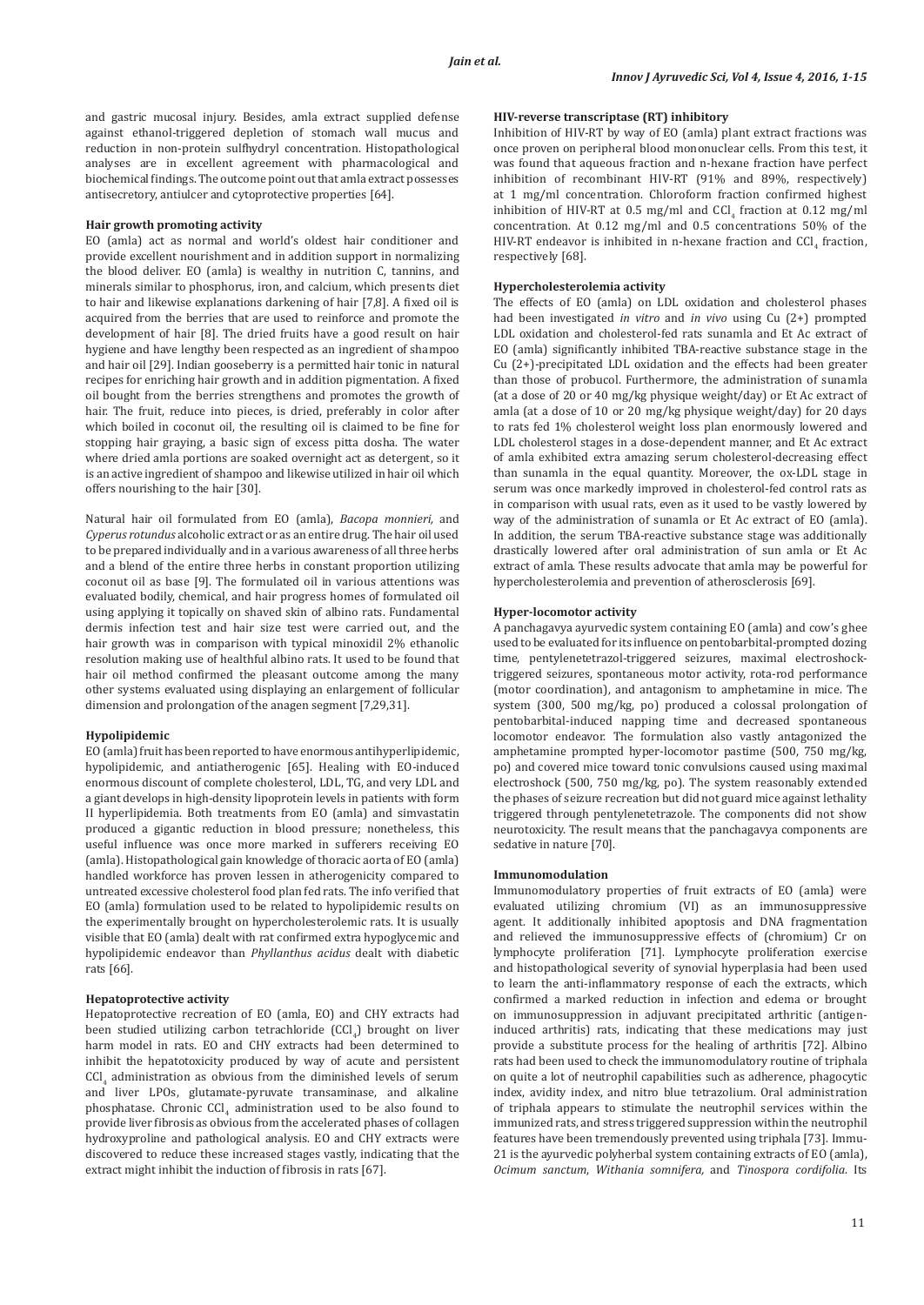immunomodulatory undertaking used to be studied on the proliferative response of splenic leukocytes to T-cell mitogens, concanavalin (Con)-A, phytohemagglutinin and B phone mitogen and lipopolysaccharide (LPS) *in vitro* by way of [3H]-thymidine uptake assay in mice. Pretreatment with Immu-21 selectively increased the proliferation of splenic leukocyte to B-cell mitogen, LPS and cytotoxic exercise in opposition to ok 562 cells in mice. EO (amla) has been said to inhibit Cr induced free radical construction and also restored the antioxidant popularity back to manipulate level. It relieved the immunosuppressive results of Cr on lymphocyte proliferation and even restored the interleukin 2 and gamma-interferon construction [74]. Extracted amla powder extended the hemagglutination antibody titer, sheep crimson blood cells in dose stylish method and in addition brought on the delayed sort of hypersensitivity response, macrophage migration index, and respiratory burst recreation of the peritoneal macrophages, complete leukocyte count, percentage lymphocyte distribution, serum globulin, and relative lymphoid organ weight.

## **Insecticidal activity**

Saponins that are fundamental parts of EO (amla) have insecticidal or cytotoxic residences to distinctive insects. Although saponins which had proven insecticidal endeavor was once amassed from typical sources rather than EO (amla). However, as saponins are bioactive compounds located in EO (amla) too, it is apparent that EO (amla) might have insecticidal activity, and additional evaluation can be performed to get more detailed analysis [75].

## **Inhibitory effects**

Influence of EO extract administration on the *in vivo* genotoxicity CP used to be studied making use of bone marrow chromosomal aberration and micronucleus induction tests in mice. Three doses (50, 250, and 500 mg/kg body weight) of the plant extract had been administered orally for 7 consecutive days before the administration of single dose of mutagens (CP 40 mg/kg i.p). It used to be located that administration of 250 and 500 mg/kg of EO extract tremendously inhibited the genotoxicity of as well as CP in both the assay programs. Administration of 50 mg/kg of the plant extract had no inhibitory effect. Diet G, a primary constituent of EO when administered at dose stage of 9 mg/kg b.w. (the approximate estimated amount gift within the highest dose of plant extract, i.e., 500 mg) for 7 days did inhibit chromosomal aberrations and micronuclei induction but now not in a significant manner. Influence of administration of the abovementioned effective doses (250 and 500 mg/kg oral for 7 days) of plant extract and vitamin C (9 mg/kg oral for 7 days) on the hepatic activation and cleansing enzymes used to be additionally studied. Colossal induction in the stages of GSH content and of antioxidant and detoxification enzymes, *viz*., GPx, GSH reductase, and GSH-S transferase (GST) resulted from plant extract medication to animals. However, cytochrome P 460 level was once drastically reduced in the plant-extract-dealt with animals. There was once no massive alternate in cytochrome P 450 GSH contents and movements of enzymes on treatment with diet C. The data indicate that the possible mechanism of inhibition using plant extract is mediated using its modulatory outcome on hepatic activation and disposition procedures [76].

### **Indigestion**

In indigestion, the gentle shoots of amla given in buttermilk therapy indigestion and it is recognized that green fresh leaves mixed with curds have similar outcome. Fruit is carminative and stomachic [38]. The gentle shoot given in butter-milk therapy indigestion and it is recognized that green recent leaves mixed with curds have a similar outcome. EO fruit has tannins as its important factor and really a lot astringent in nature, and tannins have excessive talents treating intestinal disorders equivalent to diarrhea and dysentery. The methanol extract of EO confirmed gigantic inhibitory outcomes on castor oil and magnesium sulfate precipitated diarrhea and reduction in gastrointestinal motility in charcoal meal assessments in rats. It also inhibited prostaglandin E2 -caused in the rat. Amla is often used as a laxative to relieve constipation in piles [77].

### **Larvicidal and mosquitocidal**

In a mosquitocidal property, analysis test observed larvicidal and pupicidal routine of methanol extract of EO (amla) against the malarial vector, *Anopheles stephensi* showing 98% mortality fee at 100 ppm. The EEO and methanol extracts of EO (amla) additionally exerted 100% mortality (no hatchability) at 400 ppm and above mentioned that the larvicidal recreation of EO (amla) Et Ac leaf extracts. The gain knowledge of concluded that the Et Ac extract of EO (amla) exhibited the highest larvicidal recreation 99.6%) with lethal concentration 50% (lethal awareness brings out 50% mortality) worth of 78.89 ppm in opposition to the larvae of *Aedes aegypti* [78].

## **Memory enhancing activity**

The learn was once geared toward investigating the consequences of EO (amla) powder an ayurvedic education on reminiscence, total serum LDL cholesterol levels, and brain cholinesterase exercise in mice EO (amla) powder was administered orally in three doses (50, 100, and 200 mg/kg) for 15 days to exceptional corporations of young and aged mice. Multiplied plus maze and passive avoidance apparatus served as the exteroceptive behavioral units for trying out memory. Diazepam-scopolamine and aging-caused amnesia served as the interoceptive behavioral items. Total serum cholesterol stages and mind cholinesterase pastime additionally estimated. EO (amla) powder (50, 100, and 200 mg/kg, p.o.) produced a dose-dependent improvement in memory scores of young and aged mice. Furthermore, it reversed the amnesia prompted using scopolamine (0.4 mg/kg, i.p.) and diazepam (1 mg/kg, i.p). Apparently, mind cholinesterase pastime and total LDL cholesterol phases were diminished using EO (amla) powder administered orally for 15 days EO (amla) powder may just prove to be a useful comfort for (he management of Alzheimer's ailment due to its multifarious precious effects akin to, memory improving property, LDL cholesterol lowering property, and anticholinesterase exercise [79].

## **Nitric oxide radical scavenging activity**

An activity-directed fractionation and purification procedure were once used to identify the nitric oxide (NO) scavenging add-ons of EO (amla). Dried fruit rind of EO (amla) used to be extracted with methanol and then separated into hexane, Et Ac, and water fractions. Among these handiest, the Et Ac phase confirmed powerful NO scavenging exercise *in vitro*, compared with water and hexane phases. The Et Ac fraction was then subjected to separation and purification using Sephadex LH-20 chromatography. Five compounds displaying powerful NO scavenging pastime were identified using spectral approaches (1H nuclear magnetic resonance [NMR], 13C NMR, and MS) and via evaluation with literature values to be gallic acid, methyl gallate, corilagin, furosin, and geraniin. In addition, HPLC identification and quantification of isolated compounds have been also carried out gallic acid used to be observed to be a predominant compound within the Et Ac extract and geraniin showed easiest NO scavenging recreation among the isolated compounds [80].

#### **Ophthalmic disorders**

It is valuable in the remedy of conjunctivitis and glaucoma. It reduces intracular anxiety in a remarkable manner. An open potential multicenter clinical trial was conducted in sufferers suffering from quite a lot of ophthalmic disorders, particularly conjunctivitis, conjunctival xerosis (dry eye), degenerative stipulations (pterygium or pinguecula), and post-operative cataract patients with a natural eye drop practice (Ophthacare) containing common concepts of one-of-a-kind herbs which have been conventionally used in the ayurvedic process of treatment when you consider that time immemorial. These comprise *Carum copticum*, *Terminalia bellirica*, EO, *Curcuma longa*, *Ocimum sanctum*, *Cinnamomum camphora*, *Rosa damascena,* and meldespumapum. The reward study was once undertaken to explain the position of this natural product in a kind of eye illnesses. An improvement used to be observed with the treatment of the herbal eye drop treatment by and large. There have been no aspect effects observed for the duration of the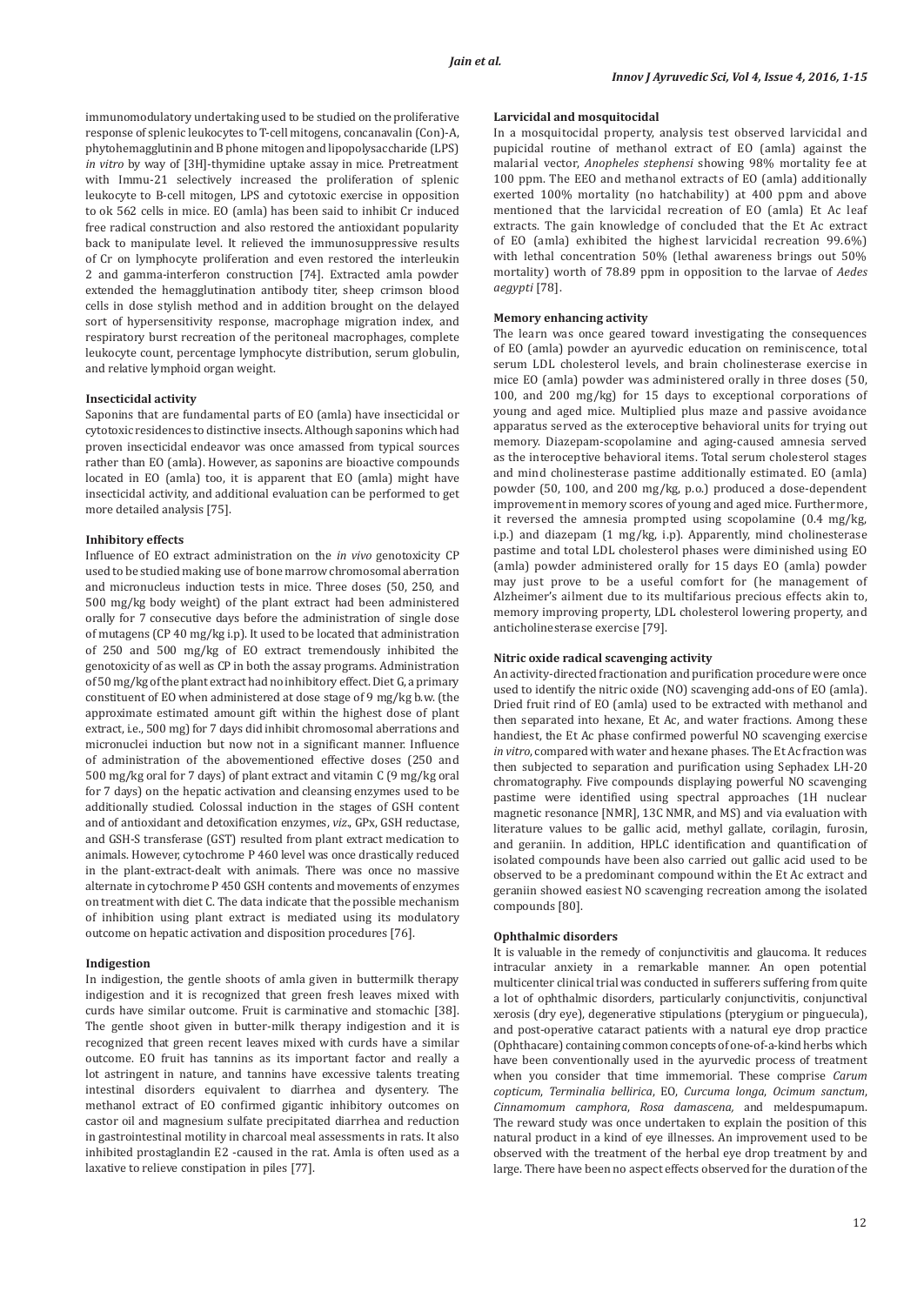course of the study and the eye drop was good tolerated with the aid of the sufferers. The herbal eye drop opthacare has a useful role in a type of infective, inflammatory, and degenerative ophthalmic issues. EO (amla) is commonly used in opposition to many continual illnesses together with diabetic cataract. Tannins gift in its aqueous extract produced inhibition in opposition to rat lens, purified recombinant human aldose reductase, and sugar caused osmotic alterations [81].

#### **Prophylactive effect**

Result of lively tannoid concepts of EO (amla), comprising of emblicanin A (37%), emblicamn B (33%), punigluconin (12%), and pedunculagin (14%), was once investigated on a rat mannequin of tardive dyskinesia (TD) induced with the aid of as soon as every day administration of haloperidol (1.5 mg/kg, ip) for 28 days. Involuntary orofacial actions (chewing actions, buccal tremors, and tongue prolusion) had been assessed as TD parameters. The tannoid principles of EO (amla) have been administered concomitantly with haloperidol within the doses of 10, 20, and 50 mg/kg. po, for 28 days Sodium valproate (200 mg/kg, po), a Gaba-mimetic agent, and diet E (400 mg/kg, po), an antioxidant, were used as the commonplace medicines and administered for the equal period. EO (amla) precipitated a dose-associated inhibition of all the three TD parameters assessed, as did diet E. The outcomes of sodium valproate remained statistically insignificant. The results advocate that EO (amla) exerts a prophylactive effect toward neuroleptic triggered TD which is likely to be due to its earlier said antioxidant effects in rat brain areas, including striatum [82].

### **Regulates elimination**

EO (amla) pacifies apana vata, as a consequence helping with the downward waft of vigor in the body. They hold perform of removing standard and ease constipation. The fruit is sometimes pickled or preserved in sugar. When dry it is said to be gently laxative, according to a few sources, the recent fruit is also laxative. The recent ripe fruits are used widely in India as a laxative, one or two fruits being adequate for a dose. They have been exported to Europe, preserved in sugar, and are valued as a satisfactory laxative for youngsters and made into a confection including the pulp of the de-seeded fruit. Drury, Colonel Heber: The valuable vegetation of India; with notices of their chief medicinal price in commerce, treatment, and the arts [38].

## **Radio protective activity**

Mice had been treated with 2.5 g/kg between of Emblica for 10 consecutive days earlier than irradiation and exposed to a single dose of 700 rads (7Gy) of radiation after the final dose. One group was once given Emblica regularly for a different 15 days after irradiation. Changes in the whole leukocyte rely, bone marrow viability, and hemoglobin were studied after entire physique irradiation. Administration of Emblica significantly accelerated these levels that have been lowered with the aid of irradiation. Animals were sacrificed at more than a few time facets after irradiation and the events of the antioxidant enzymes CAT, SOD, GPx, and GST, and stages of GSH were assayed in the blood. The harm to the phone membrane after whole body Irradiation was studied via measuring the tissue LPOs phases. Administration of Emblica greatly more suitable the recreation of the various antioxidant enzymes and GST as good as GSH system in the blood therapy with Emblica additionally lowered the elevated levels of LPOs within the serum the information naturally indicated that the extract significantly reduced the bioeffects of radiation. Emblica extract is also valuable in lowering the facet effects produced for the period of therapeutic radiation [83].

## **Skin sores and wounds**

For a character with low vitamin C degree remedy of wounds and fractures is a sluggish method. For quick healing, one needs to devour amla. The milky juice of the leaves is good software to sores. Grind the bark of EO (10 g) into a paste and practice to reduce or wound area once day-to-day for 2-3 days. Then again, squeeze EO leaves and extract the juice to the cut once daily for 3-4 days. Cure occurs when the dynamic concord of the doshas is restored [84].

## **Skin whitening**

Epidermis lightening retailers have been widely used to both lighten and depigment the skin within the Asia, a long way East and Middle East international locations, whereas within the European market products tend to be employed for age spots and freckles. The effectiveness of a standardized antioxidant fraction of EO (amla) fruits as a skin lightener and likewise as an antioxidant was proven [85].

#### **Source of vitamin C**

EO (amla) is essentially the most centerd form of vitamin C located in the plant kingdom and when the entire fruit is used rather than an energetic ingredient, the vitamin C is effectively assimilated via the human physique. The vitamin C in the amla fruit is bonded with tannins that protect it from being destroyed by heat or mild. The vitamin C in amla helps in dilating the blood vessels and thereby decreasing the blood stress [63,86].

## **Vitality**

Considering it has five tastes and helps all of the doshas and plenty of our bodies' services and cleanses the blood and the micro channels of the physique, EO (amla) increases energy and removes fatigue. It supports regeneration of cells-the system through which worn out historic cells are replaced by central, new ones [87].

#### **Cultural importance**

EO (amla) has been viewed as the sacred tree in India. The tree was once worshipped as Mother Earth and is believed to nurture humankind since the fruits are very nourishing. The leaves, fruits, and residences are utilized in worship in India. Kartik Mahatma and Vrat Kaumudi order the worship of this tree. The leaves are provided to the lord of Shri Satyanarayana Vrata, Samba on Shri Shani Pradosha Vrata, and Shiva and Gowri on Nitya Somvara Vrata. In Himachal Pradesh, this tree is worshipped in the month Kartik as propitious and chaste [88].

## **CONCLUSION**

About 70% of the world's people depend largely on traditional plant derived drugs for their primary health care. Natural product research can often be guided by ethnopharmacological knowledge and it can make substantial contributions to drug innovation by providing novel chemical structures and mechanisms of action.

EO scientifically is the most widely used herb in the ayurvedic system of medicine. EO (amla or Indian gooseberry) has been playing a significant role from ancient times in traditional medicine, Ayurveda, and in tribal medicine. EO (amla) has said to be useful against many severe diseases, including cancer, diabetes, hepatic disorders, and heart diseases. Different biological activities of amla include antioxidant, immunomodulatory, anticancer, cytoprotective, analgesic, antimicrobial, antipyretic, antitussive, hair growth and hair care, and hepatoprotective. EO (amla) is one of the richest natural sources of vitamin C.

Several researchers revealed that various extracts and herbal formulations of EO (amla) showed potential therapeutic benefits against various diseases, and the results are similar to standard drugs. Even though EO (amla) has various medicinal properties since ages, there is a colossal necessity to scientifically explore and evident its medicinal values at the molecular level with the help of various latest biotechnological tools and techniques.

## **REFERENCES**

- 1. Maurya U, Srivastava S. Traditional Indian herbal medicine used as antipyretic, antiulcer, anti-diabetic and anticancer: A review. Int J Res Pharm Chem 2011;1(4):1152-9.
- 2. Ghosal S, Triphati VK, Chauhan S. Active constituents of *Emblica officinalis*: Part 1 - The chemistry and antioxidative effects of two new hydrolysable tannins, Emblicanin A and B. Indian J Chem 1996;35B:941-8.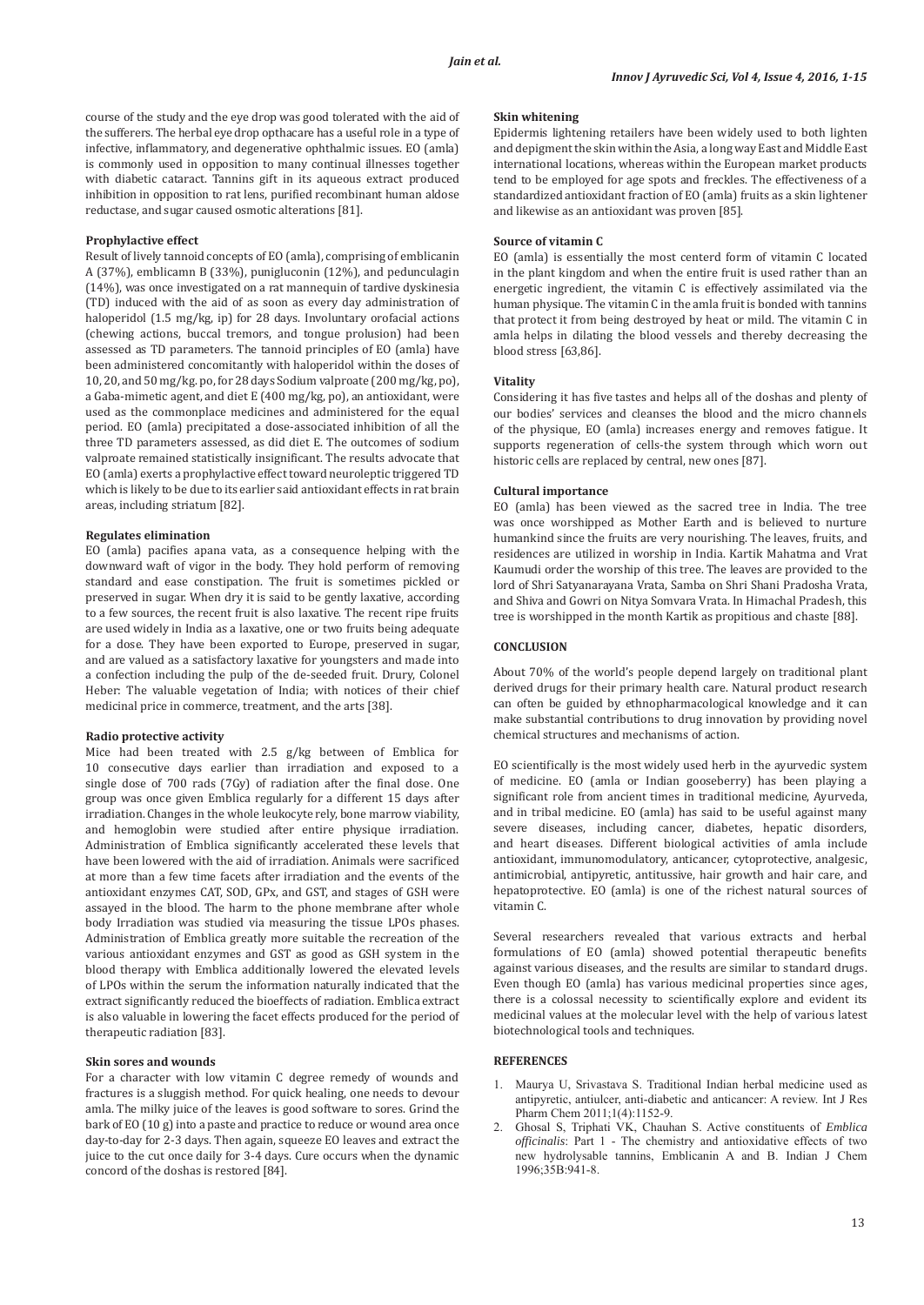- 3. Sampath KP. Recent trends in potential traditional Indian herbs *Emblica officinalis* and its medicinal importance. J Pharm Phytochem  $2012:1(1)$ :18-28
- 4. Srivasuki KP. Nutritional and health care benefits of amla. J Pharm 2012;3(2):141-51.
- 5. Zhang LZ, Zhao WH, Guo YJ, Tu GZ, Lin S, Xin LG. Studies on chemical constituents in fruits of Tibetan medicine *Phyllanthus emblica*. Zhongguo Zhong Yao Za Zhi 2003;28(10):940-3.
- 6. Udupa KN. Ayurveda for promotion of health. J Ayurveda 1985;3: 70-81.
- 7. Jain PK, Das D, Jain P. Evaluating hair growth activity of herbal hair oil. Int J PharmTech Res 2016;9(3):321-7.
- 8. Jain PK, Joshi H, Dass DJ. Drug that causes hair loss and promotes hair growth - A review. Int J Res Pharm Biomed Sci 2012;3(4):1476-82.
- 9. Jain PK, Dass DJ. Evaluating hair growth potential of some traditional herbs. Asian J Pharm Clin Res 2015;8(6):150-2.
- 10. Madhuri S, Pandey G, Verma KS. Antioxidant, immunomodulatory and anticancer activities of *Emblica officinalis*: An overview. Int Res J Pharm 2011;2(8):38-42.
- 11. Warrier PK, Nambiar ЕK, Ramankutty C. Indian Medicinal Plants A Compendium of 500 Species. Part. 3. Madras: Orient Longan Publications; 1997. p. 256-63.
- 12. Scartezzini P, Antognoni F, Raggi MA, Poli F, Sabbioni C. Vitamin C content and antioxidant activity of the fruit and of the Ayurvedic preparation of *Emblica officinalis* Gaertn. J Ethnopharmacol 2006;104(1-2):113-8.
- 13. Anthony C. *Emblica officinalis* or Amla: The Ayurvedic Wonder. Dweck, Chesham: Chemicals Ltd.; 2010.
- 14. Ayurvedic Pharmacopia of India. Vol. 1. Government of India, Ministry of Health & Family Welfare, Department of ISM & H; 2001. p. 5-8.
- 15. Patel SS, Goyal RK. *Emblica officinalis* geart: A comprehensive review on phytochemistry, pharmacology and ethnomedicinal uses. Res J Med Plant 2012;6:6-16.
- 16. Jain SK, Akhurdiya DS. Anola: Potential fruit for processing. Delhi Garden Mega 2000;38(1):50-1.
- 17. Bharthakur NN, Arnold NP. Chemical analysis of the emblic (*Phyllanthus emblica* L) and its potential as a good sources. Sci Hortic 1991;47:99-105.
- 18. Arora S, Kaur K, Kaur S. Indian medicinal plants as a reservoir of protective phytochemicals. Teratog Carcinog Mutagen 2003;Suppl 1:295-300.
- 19. Bhattacharya SK, Bhattacharya A, Sairam K, Ghosal S. Effect of bioactive tannoid principles of *Emblica officinalis* on ischemiareperfusion-induced oxidative stress in rat heart. Phytomedicine 2002;9(2):171-4.
- 20. Wang YF, Wang XY, Ren Z, Qian CW, Li YC, Kaio K, *et al.* Phyllaemblicin B inhibits Coxsackie virus B3 induced apoptosis and myocarditis. Antiviral Res 2009;84(2):150-8.
- 21. Habib-ur-Rehman, Yasin KA, Choudhary MA, Khaliq N, Atta-ur-Rahman, Choudhary MI, *et al.* Studies on the chemical constituents of *Phyllanthus emblica*. Nat Prod Res 2007;21(9):775-81.
- 22. Jain SK, Khurdiya DS. Vitamin C enrichment of fruit juice based readyto-serve beverages through blending of Indian gooseberry (*Emblica officinalis* Gaertn.) juice. Plant Foods Hum Nutr 2004;59(2):63-6.
- 23. El-Desouky SK, Ryu SY, Kim YK. A new cytotoxic acylated apigenin glucoside from *Phyllanthus emblica* L. Nat Prod Res 2008;22(1):91-5.
- 24. Khan KH. A review Roles of *Emblica officinalis* in medicine. Bot Res Int 2009;2(4):218-28.
- 25. Thakur RS, Puri HS, Husain A. Major Medicinal Plants of India. Lucknow, India: Central Institute of Medicinal and Aromatic Plants; 1989.
- 26. Kapoor LD. Handbook of Ayurvedic Medicinal Plants. Boca Raton: CRC Press; 1990.
- 27. Rastogi RP, Mehrotra BN. Compendium of Indian Plants. New Delhi: CDRI, Lucknow and Publications & Information Directorate; 1993.
- 28. Chopra RN, Nayer SC, Chopra IC. In: Glossary of Indian Medicinal Plants. New Delhi: CSIR; 1956.
- 29. Pushpendra Kumar Jain, Ak Singhai and Debajyoti Das. Alternative herbal drugs used for treating hair disease. Asian J Pharm Clin Res 2016;9(1):75-7.
- 30. Jain PK, Das D, Jain P, Jain P. Pharmacognostic and pharmacological aspect of *Bacopa monnieri*: A review. Innov J Ayurvedic Sci 2016;4(3):7-11.
- 31. Jain PK. Ethanopharmacological study of *Cyperus rotundus* A herb used by tribal community as a traditional medicine for treating various diseases. Innov J Ayurvedic Sci 2016;4(2):4-6.
- 32. Sankaran M, Velusamy V, Mani K. Amla: A novel Ayurvedic herb as a functional food for health benefits - A mini review. Int J Pharm Pharm

Sci 2013:5(1):1-4.

- 33. Bhattacharya A, Ghosal S, Bhattacharya SK. Antioxidant activity of tannoid principles of *Emblica officinalis* (Amla) in chronic stress induced changes in rat brain. Indian J Exp Biol 2000;38(9):877-80.
- 34. Jose JK, Kuttan G, Kuttan R. Antitumour activity of *Emblica officinalis*. J Ethnopharmacol 2001;75(2-3):65-9.
- 35. Jain PK, Joshi H. Coumarin: Chemical and pharmacological profile. J Appl Pharm Sci 2012;2(6):236-40.
- 36. Veena K, Shanthi P, Sachdanandam P. The biochemical alterations following administration of Kalpaamruthaa and *Semecarpus anacardium* in mammary carcinoma. Chem Biol Interact 2006;161(1):69-78.
- 37. Jain PK, Pandey A. The wonder of Ayurvedic medicine *Nyctanthes arbortristis*. Int J Herb Med 2016;4(4):1-7.
- 38. Nadkarni KM, Nadkarni AK. Indian Materia Medica with Ayurvedic, Unani-Tibbi, Siddha, Allopathic, Homeopathic, Naturopathic and Home Remedies. Vol. 2. Bombay, India: Popular Prakashan Private Ltd.; 2007. p. 480-4.
- 39. Saeed S, Tariq P. Antibacterial activities of *Emblica officinalis* and *Coriandrum sativum* against Gram negative urinary pathogens. Pak J Pharm Sci 2007;20(1):32-5.
- 40. Satish S, Mohana DC, Raghavendra MP, Raveesha KA. Antifungal activity of some plant extracts against important seed borne pathogens of *Aspergillus.* J Agric Technol 2007;3(1):109-19.
- 41. Hossain MM, Mazumder K, Hossen SM, Tanmy TT, Rashid MJ. *In vitro* studies on antibacterial and antifungal activities of *Emblica officinalis.* Int J Pharm Sci Res 2012;3(4):1124-7.
- 42. Bobbarala V, Katikala PK, Naidu KC, Penumaji S. Antifungal activity of selected plant extracts against phytopathogenic fungi *Aspergillus niger* F2723. Indian J Sci Technol 2009;2(4):87-90.
- 43. Liu G, Xiong S, Xiang YF, Guo CW, Ge F, Yang CR, *et al.* Antiviral activity and possible mechanisms of action of pentagalloylglucose (PGG) against influenza A virus. Arch Virol 2011;156(1):1359-69.
- 44. Sabu MC, Kuttan R. Anti-diabetic activity of medicinal plants and its relationship with their antioxidant property. J Ethnopharmacol 2002;81(2):155-60.
- 45. Pemminati S, Gopalakrishna HN, Shenoy AK, Sahu SS, Mishra S, Meti V, *et al*. Antidepressant activity of aqueous extract of fruits of *Emblica officinalis* in mice. Int J Appl Biol Pharm Technol 2010;1(2):449-54.
- 46. Asmawi MZ, Kankaanranta H, Moilanen E, Vapaatalo H. Antiinflammatory activities of *Emblica officinalis* Gaertn leaf extracts. J Pharm Pharmacol 1993;45(6):581-4.
- 47. Mahady GB. Medicinal plants for the prevention and treatment of bacterial infections. Curr Pharm Des 2005;11(19):2405-27.
- 48. Yokozawa T, Kim HY, Kim HJ, Okubo T, Chu DC, Juneja LR. Amla (*Emblica officinalis* Gaertn.) prevents dyslipidaemia and oxidative stress in the ageing process. Br J Nutr 2007;97(6):1187-95.
- 49. Duan W, Yu Y, Zhang L. Antiatherogenic effects of *Phyllanthus emblica* associated with corilagin and its analogue. Yakugaku Zasshi 2005;125(7):587-91.
- 50. Nosál'ová G, Mokrý J, Hassan KM. Antitussive activity of the fruit extract of *Emblica officinalis* Gaertn. (Euphorbiaceae). Phytomedicine 2003;10(6-7):583-9.
- 51. Zhang YJ, Nagao T, Tanaka T, Yang CR, Okabe H, Kouno I. Antiproliferative activity of the main constituents from *Phyllanthus emblica*. Biol Pharm Bull 2004;27(2):251-5.
- 52. Menon LG, Kuttan R, Kuttan G. Effect of rasayanas in the inhibition of lung metastasis induced by B16F-10 melanoma cells. J Exp Clin Cancer Res 1997;16(4):365-8.
- 53. Perianayagam JB, Sharma SK, Joseph A, Christina AJ. Evaluation of anti-pyretic and analgesic activity of *Emblica officinalis* Gaertn. J Ethnopharmacol 2004;95(1):83-5.
- 54. Alam MI, Gomes A. Snake venom neutralization by Indian medicinal plants (*Vitex negundo* and *Emblica officinalis*) root extracts. J Ethnopharmacol 2003;86(1):75-80.
- 55. Panda S, Kar A. Fruit extract of *Emblica officinalis* ameliorates hyperthyroidism and hepatic lipid peroxidation in mice. Pharmazie 2003;58(10):753-5.
- 56. Jayaweera DM. Medicinal Plants Used in Ceylon. Part. 2. Colombo: National Science Council of Sri Lanka; 1980.
- 57. Tsarong TJ. Tibetan Medicinal Plants. 1<sup>st</sup> ed. Kalimpong: Tibetan Medical Publications India; 1994.
- 58. Sancheti G, Jindal A, Kumari R, Goyal PK. Chemopreventive action of *emblica officinalis* on skin carcinogenesis in mice. Asian Pac J Cancer Prev 2005;6(2):197-201.
- 59. Chaudhuri RK, Guttierez G, Serrar M. Low molecular weight tannins of *Phyllanthus emblica*: A new class of anti-aging ingredients. Paris: Proceedings Active Ingredients Conference; 2003.